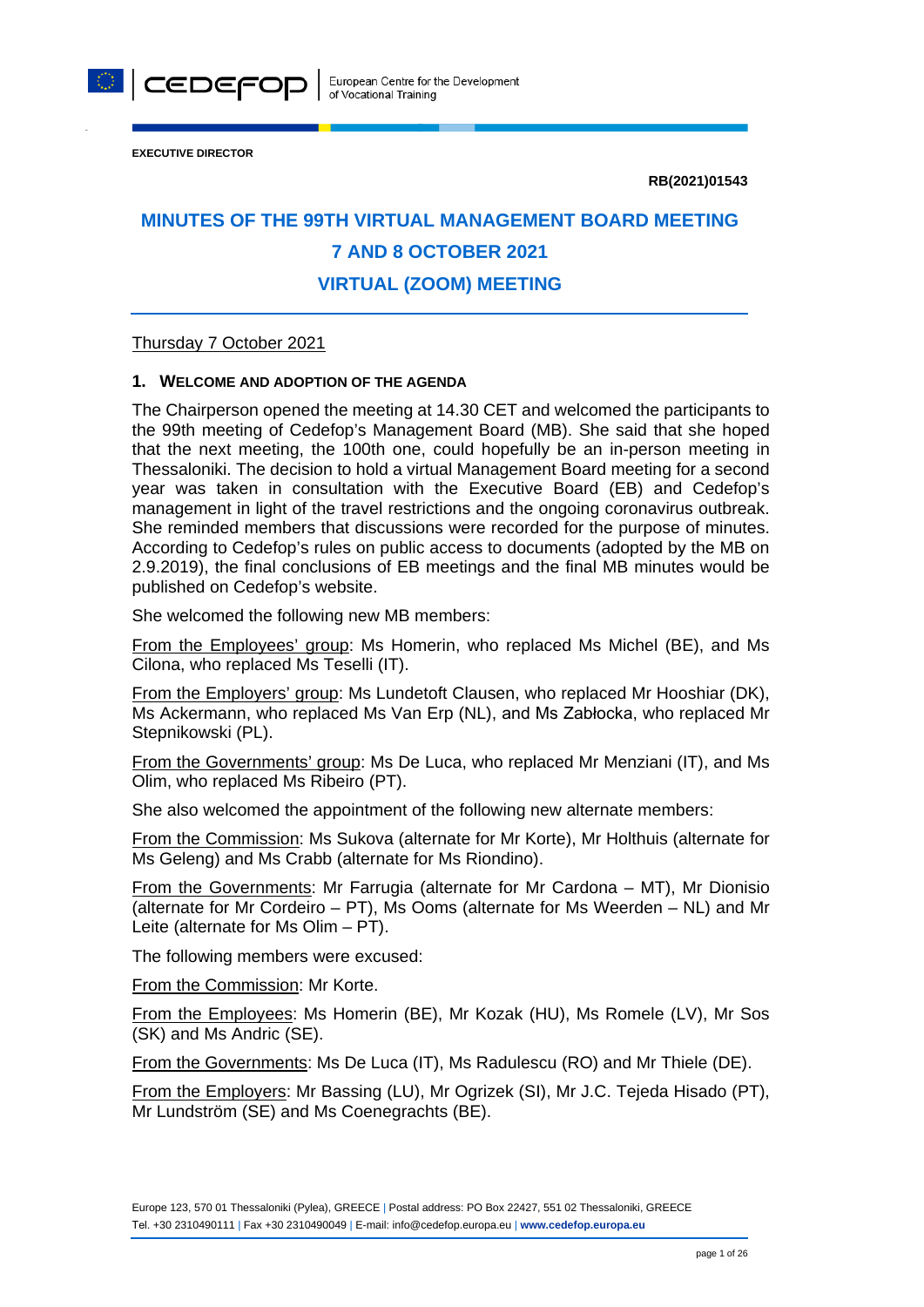

The Chairperson also welcomed Ms Maria Jepsen, Deputy Director of Eurofound, and Mr Xavier Matheu de Cortada, Head of the Knowledge Hub Department in the ETF, who were invited to attend this meeting as observers.

According to Article 11 of the Rules of Procedure of Cedefop's Management and Executive Boards, the presence of the majority of members of the Management Board or, in their absence, their alternates, shall constitute a quorum. This equalled 43 members or their alternates. The current meeting had 63 voting members present (including two alternates), out of a total of 84 voting members. Decisions of the MB were taken by the majority of members with the right to vote (Article 9(1) of the Regulation). However, for the adoption of the Programming Document, the budget, the election of Chairperson and Deputy Chairpersons, as well as the appointment, extension or removal from office of the Executive Director a two-thirds majority is required. In case of voting, to reach the simple majority of 43 votes would be needed (50% of 84 voting members  $+1 = 43$ ) and to reach the two-thirds majority, 56 votes would be needed. Six proxies were given in this meeting. Thus, the total number of votes was 69.

The Chairperson reminded members that Article 14(1) of the Rules of Procedure provided that *'If there is consensus of the members present on the motion tabled, no vote is required'.* In case voting was required, arrangements had been done for the possibility of both secret and open voting. She invited the Executive Director to present Cedefop's management and staff attending the meeting.

Mr Siebel welcomed all members. He hoped that indeed the 100th MB meeting could be organised as an in-person meeting in Thessaloniki. He introduced Cedefop's management and staff: Ms Mara Brugia, Deputy Director; Ms Pascaline Descy, Head of DRS; Mr Loukas Zahilas, Head of DSI, Mr Antonio Ranieri, Head of DLE and ad interim Head of DSL; Mr Gerd Oskar Bausewein, Head of DCM; Mr Michalis Tanakidis, Chair of Cedefop's Staff Committee, and Mr Spyros Antoniou and Mr Vladimir Kvetan, members of the Staff Committee; Mr Adriano Graziosi, Senior assistant in the Director's office and Ms Schmid, Assistant to the Deputy Director. Mr Siebel announced that he had recently extended the mandate of the Deputy Director, Ms Brugia until 31 August 2024. This decision had been discussed in the Executive Board meeting of 6 October. The three groups had expressed their full support, while the Commission did not agree and would have preferred other arrangements to ensure business continuity, without putting into question Ms Brugia's performance. These positions would be reflected in the minutes of the EB meeting.

The Chairperson congratulated Ms Brugia on behalf of the Management Board. Members were very happy with her performance and the extension of her mandate. She thanked the Executive Director and the management for steering Cedefop effectively through the pandemic. The Management Board, as well as the EU and Greek national authorities, were being regularly updated on the measures taken by the Agency, which followed EU and national instructions.

#### Draft agenda

The Chairperson informed members that item 3b – Cedefop's survey on teachers and trainers, would be the first agenda item on 8 October in the morning and the election of the Chairperson and Deputy Chairpersons, the second. Under 'any other business' the following two items would be added: an update from the Commission on the State of the European Union and the ALMA initiative (item 10c); and an update on Cedefop's building (item 10d).

She asked members to comment on the draft agenda.

No comments were received.

The Chairperson informed members that, as discussed in the groups' meetings in the morning, an in-camera meeting would take place at the end of the plenary on 8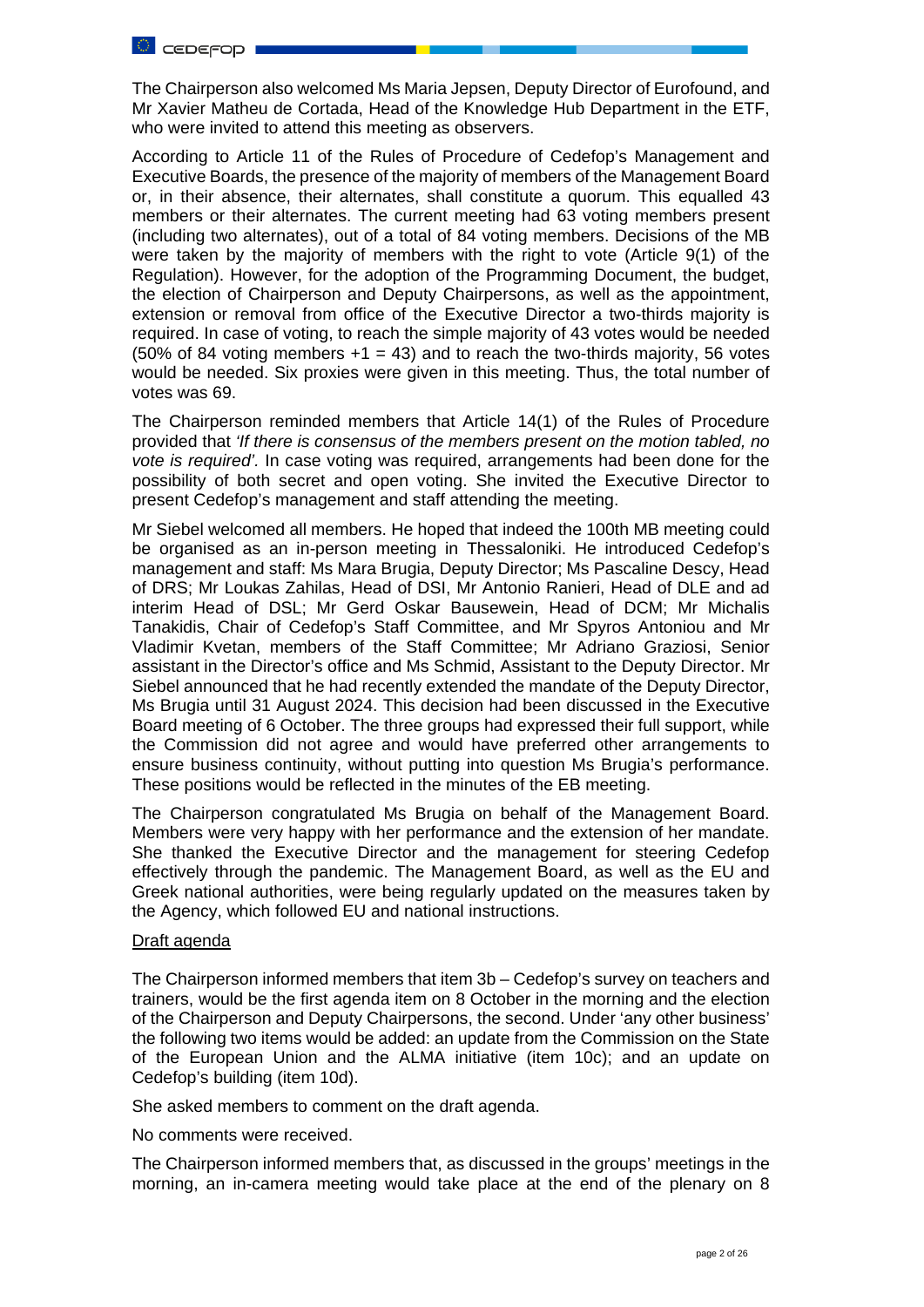October 2021. The participants of this meeting would be the MB members of the three groups and the Commission, the Coordinators, the Executive Director, the Deputy Director, Mr Graziosi, Mr Ceuppens and the rapporteur.

*The Chairperson concluded that the agenda was adopted with the proposed changes.*

- 1 **Welcome and adoption of the agenda** *(decision*)
- 2 **Minutes of the Management Board meeting of 8 and 9 October 2020**  *(adopted by written procedure on 10 December 2020)*
- 3 **(a) Implementation of the Work Programme 2021** / including how additional activities are being decided *(information)*

**(b) Cedefop's survey** *Making excellence inclusive: towards a new Cedefop survey of VET teachers and trainers (discussion)*

- 4 **Integrated monitoring by Cedefop of VET Recommendation and Osnabrück Declaration** *(information)*
- 5 **Revised draft Programming Document 2022-24** / Opinion of the European Commission – including how priorities are adjusted and overlaps avoided *(discussion/adoption)*
- 6 **Reporting from the Executive to the Management Board** *(information)*
- 7 **Update on the implementation of the action plan following the external evaluation** *(information)*
- 8 **Administrative issues**
	- (a) Web services, conferences and publications *(information)*
	- (b) Reporting on Internal Control Coordination (ICC) activities discharge 2019, audits, evaluations and other sources of assurance *(information)*
	- (c) Awareness-raising session for Management Board members on antifraud issues *(information)*
	- (d) HR developments including latest Covid pulse survey *(information)*
	- (e) General implementing provisions *(if any – decision)*
	- (f) Transfers of commitment and payment appropriations in 2021 *(information)*
	- (g) Annual report of the Chair of Cedefop's Appeals Committee for the year 2020 *(information)*

# 9 **Election of the Chairperson and Deputy Chairpersons of the MB and composition of the Executive Board/Extended Executive Board** (*decision*)

#### 10 **Any other business**

- (a) Mode and frequency of Executive and Management Board Meetings post-Covid *(information/discussion)*
- (b) Dates of Executive Board and Management Board meetings in 2022 *(decision)*
- (c) State of the European Union/new ALMA initiative *(information)*
- (d) Update on Cedefop's building *(information)*

#### **In-camera meeting**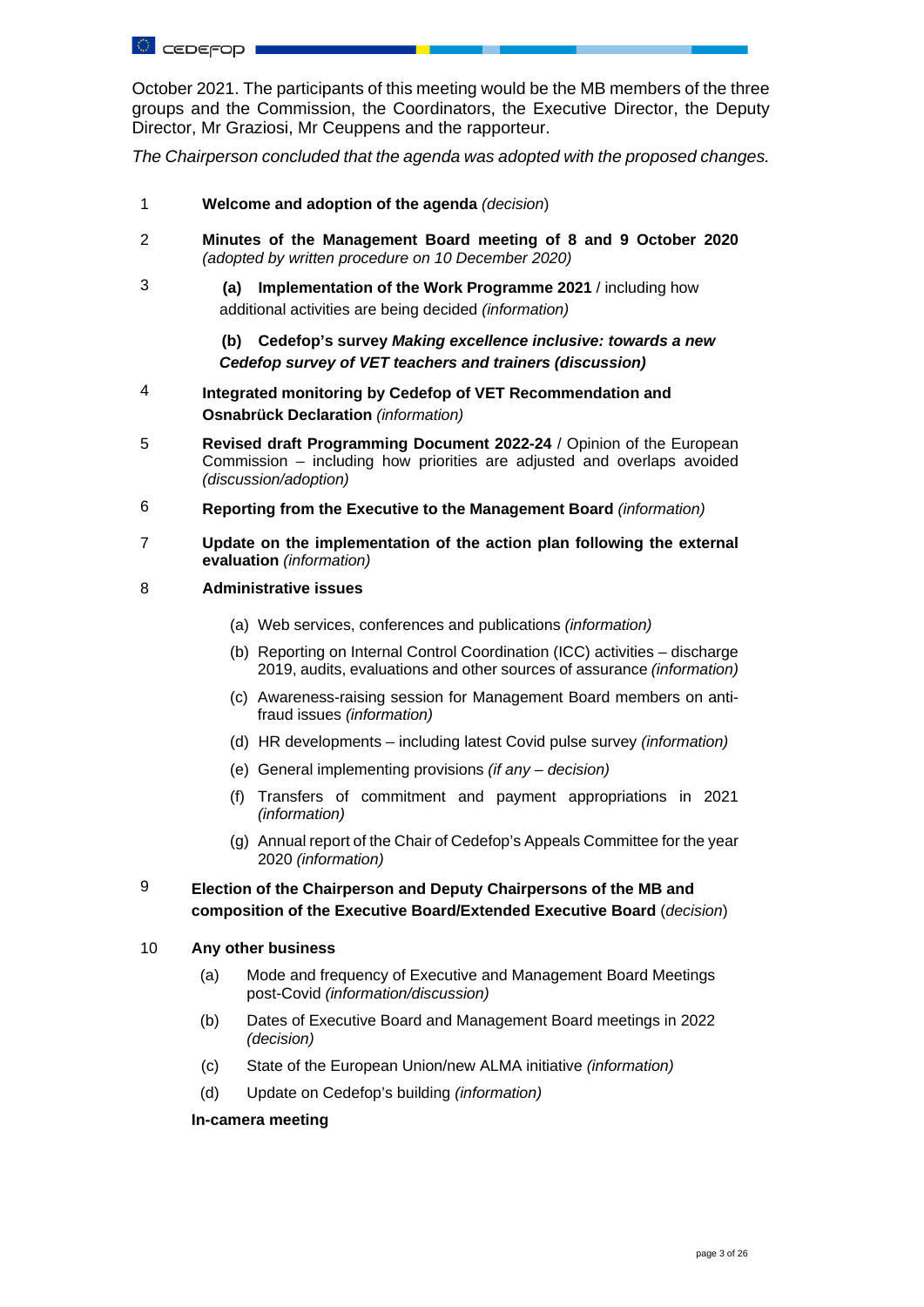## **2. MINUTES OF THE 98TH MEETING OF THE MANAGEMENT BOARD ON 8 AND 9 OCTOBER 2021**

The Chairperson said that the minutes had already been adopted by the Management Board on 10 December 2020 by written procedure and were available in English, in the eGB community and on Cedefop's website.

*Members took note of the information.*

## **3. A) IMPLEMENTATION OF THE WORK PROGRAMME 2021, INCLUDING HOW ADDITIONAL ACTIVITIES ARE BEING DECIDED** *(INFORMATION)*

The Chairperson reminded members that, as agreed in the Extended Executive Board (EEB) meeting in June 2020, the progress report, which gave an overview of the work progress from January to June of each year, had been replaced by cumulative tables providing an overview of all changes in the implementation of the work programme from January in any given year. The Agency's overall achievements continued to be presented in the Annual Report adopted by the Management Board by written procedure. In addition to the implementation of Cedefop's 2021 work programme, and as requested by the Executive Board at its meeting of 24 June 2021, the document also included information on how additional activities were decided. It also reported on the impact of the COVID-19 pandemic crisis and the actions taken by the Agency. She invited the Executive Director to present the item.

Mr Siebel said that throughout the pandemic Cedefop had managed to maintain business continuity, while at the same time addressing staff health and safety. Currently, staff had access to the premises in shifts, while flexible teleworking was still the norm. Internal meetings were possible, as were business-critical missions, subject to the approval of the Executive Director. It was also possible to receive visitors on the premises. The management was following the instructions of the Greek authorities and aligned with other EU institutions as well in order to adapt its de-escalation plan. The next steps would be to resume mandatory presence of staff in two shifts and allow the organisation of in-person events, possibly before Christmas. In its meeting in June, the Executive Board had requested information on how changes of the work programme were being decided. According to the MB decision of April 2019 on nonsubstantial changes, the MB delegated the power to make non-substantial amendments to Cedefop's annual work programme to the Executive Director. Such changes were considered those that had an overall total value of less than 20% of Cedefop's budget. The overview that members had received reflected these changes and an update was presented in every Executive Board meeting. Cedefop's management held weekly team meetings and three performance management meetings per year, which addressed issues such as ICC, procurement, human resources, etc. The Kanban methodology was used to develop COVID-related ideas, which were then discussed in these meetings. This methodology was currently being revamped to include themes chosen on a quarterly basis. The overview listed changes and new activities, as well as activities already completed. While postponements and changes always occurred, overall Cedefop had not diverged from its work programme and new activities had not come at the expense of the agreed programme.

Mr Zahilas said that slight changes were linked to ongoing activities (i.e. format changes). In most cases, developments went hand in hand with big projects. Most activities were on track.

The Chairperson invited members to comment.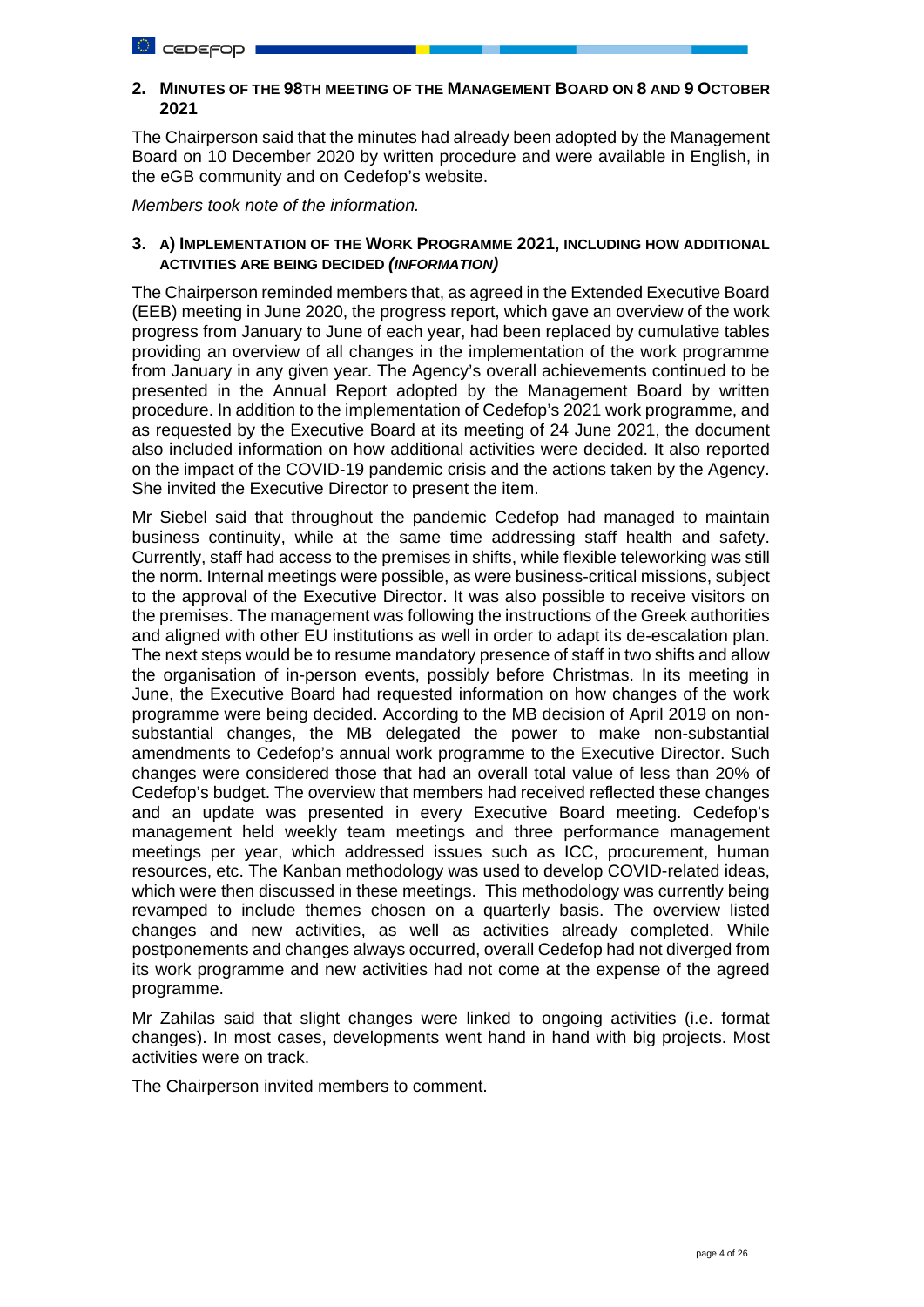## Comments from the Governments

Ms Lindén said that the group took note that business continuity was ensured while protecting staff. She welcomed the continuing follow-up of COVID-related issues in VET and the high rate of implementation of the work programme. The delays were minor, and the cancellations were due to the pandemic. However, the group requested information on the reasoning behind taking up new activities while postponing others. For example, in the section of valuing VET (p. 5), eight new activities had been initiated and seven postponed. The group was aware of the MB decision on non-substantial changes and took note of the information provided by the Executive Director. They welcomed the interagency cooperation on innovation, and Cedefop capitalising on different projects. This was money well invested and an efficient way of spreading resources. Activities carrying over to 2022 should be visible in the Programming Document (PD). The document provided a concise and clear overview of the main changes to the Work Programme 2021.

#### Comments from the Employees

Mr Patuzzi thanked Cedefop for its good work in difficult times. Indeed, nonsubstantial changes were in the discretion of the Executive Director. However, there were a few postponements and an even bigger number of new activities not related to the pandemic. The group would like to know if these would create additional workload for staff. New activities might not always be in line with the PD and the work programme. A justification was required. In the next EB meetings, negative priorities should be identified.

#### Comments from the Employers

Mr Riember thanked the Executive Director and the management for their good and clear overview. It was important to know how new activities were taken on board and how postponements were justified. The main challenge was to combine the running business with the new activities.

## Comments from the Commission

Ms Geleng said that the Commission acknowledged that this was a rather difficult year due to the pandemic. They were really satisfied with the implementation of the Work Programme 2021. She thanked Cedefop's management and staff for their good work and the explanations provided.

Mr Siebel said that this had been a team effort, which reflected the good cooperation with the stakeholders and networks. The table presented an overview of all carryovers to 2022. Cedefop tried to avoid long delays of projects for more than a quarter. A lot of the new activities were built on results already produced or on ongoing work. New activities were a derivative of work already done. As an example, the European company survey had been conducted before the pandemic, and there was a need for a follow-up capturing its impact, while staying close to the work programme. By doing so, Cedefop's results became more relevant. The workload stress of staff was related to the effects of the pandemic, but it was manageable. He was not in favour of negative priorities, which meant cutting on the margin. However, proposals were welcome.

Ms Brugia said that indeed new activities derive from activities already agreed and included in the work programme. They were by-products that allowed Cedefop to reach out better to its stakeholders. She presented the example of the new activities in relation to the implementation of the European framework for quality and effective apprenticeship (points 2.14-2.16 of the table). These were small by-products that had not been planned but derived from the information collected in the database for apprenticeships. These by-products would be a contribution to the EAfA-ILO conference. This example proved Cedefop's agility and flexibility.

No further comments were received.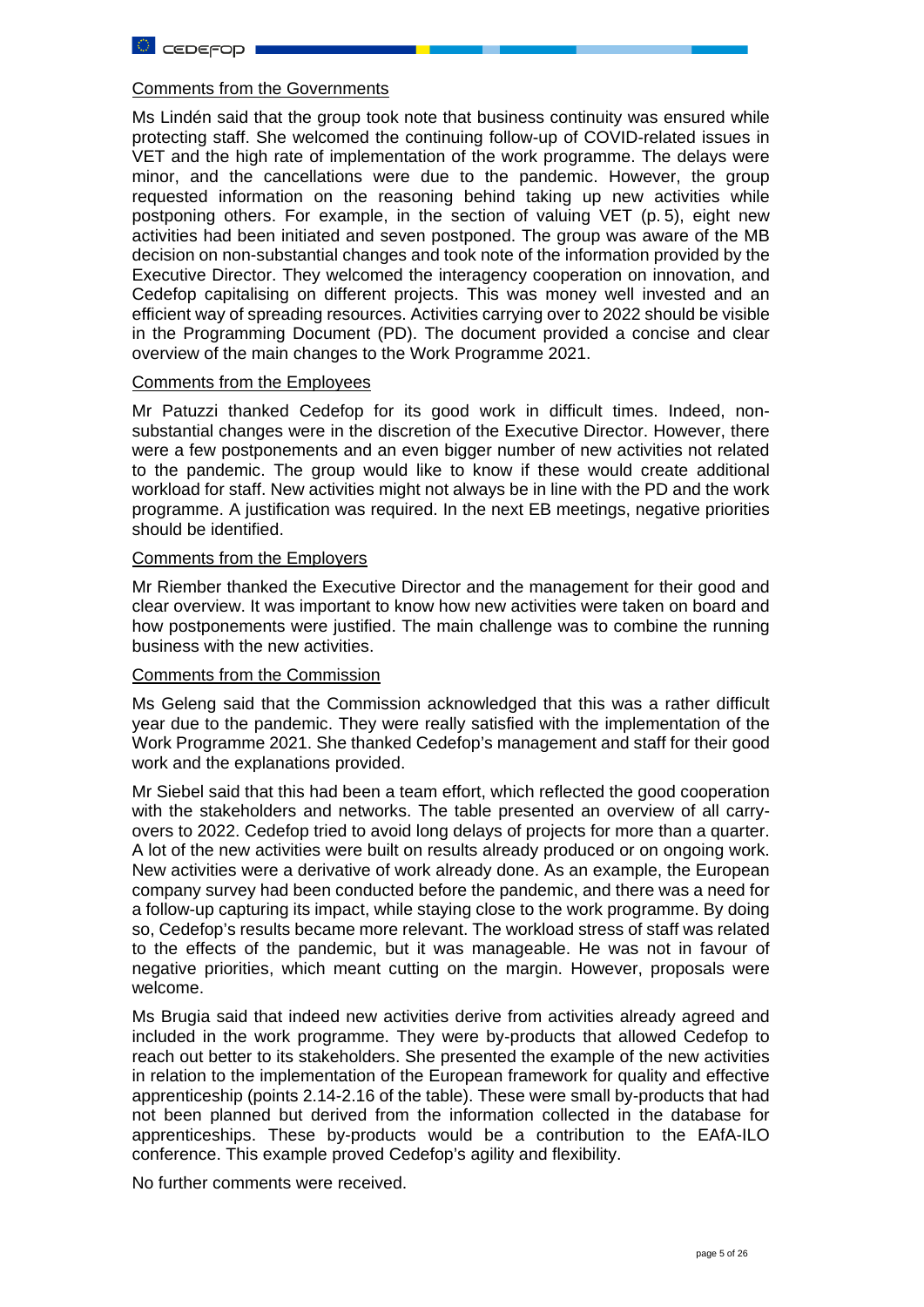*The Chairperson concluded that the MB congratulated Cedefop management and staff on their excellent work.* 

## **4. INTEGRATED MONITORING BY CEDEFOP OF VET RECOMMENDATION AND OSNABRÜCK DECLARATION** *(INFORMATION)*

The Chairperson said that at the ACVT meeting of December 2020, the Commission had presented a proposal for the integrated monitoring by Cedefop of the VET Recommendation and the Osnabrück Declaration. The feasibility of this proposal and its possible impact on other Cedefop activities had been discussed with the Executive Board at its meeting of 3 March 2021. She invited Mr Zahilas to present the item.

Mr Zahilas said that the VET Recommendation invited the Commission to '*ensure qualitative and quantitative monitoring in line with the common objectives'* and *'report to the Council on the implementation of the Recommendation every* 5 *years, building on data available at national and European level and annual monitoring by Cedefop*'. The Osnabrück Declaration reaffirmed the role of Cedefop and the ETF in the process of European cooperation on VET, and asked them to monitor implementation of the agreed actions and report annually to the ACVT and DGVT. At the ACVT plenary meeting of 16 December 2020, the European Commission presented its proposal on the implementation and monitoring of the Recommendation and the Osnabrück Declaration. This proposal described an integrated process in implementing and monitoring both policy documents to avoid parallel reporting and monitoring processes. Building on Cedefop's and the ETF's long-standing experience in monitoring the European cooperation on VET since 2002, the Commission had proposed that the two Agencies carry out the annual monitoring of the implementation of the Recommendation for both qualitative aspects (reforms) and quantitative objectives together with the monitoring of the Osnabrück Declaration. ACVT members had agreed with the Commission's proposal for an integrated approach entrusted to Cedefop and the ETF. The national implementation plans (NIPs) which were a formal requirement in the Recommendation, would be the reference point for Member States in implementing the agreed priorities and quantitative objectives. These implementation plans should include the following sections: (a) brief information on national context and baseline; (b) challenges and general objectives of the plan; (c) detailed description of flagship measures; (d) governance of the implementation of the plan; and (e) expected effects of the plan. Following discussions at the ACVT meeting, it was proposed that ReferNet national representatives be included in the governance structures. ACVT members agreed in the meeting of 9 June 2021 that Member States would develop their NIPs in consultation with social partners and other relevant stakeholders covering the period up to 2030. DGVTs would submit the NIPs to the European Commission by 31 May 2022. Cedefop and the ETF would analyse the NIPs, establish a baseline and define the scope for further analysis. Specifically, based on the information in the NIPs, Cedefop and the ETF would identify a set of priorities most often addressed by the countries and, possibly, clusters of countries dealing with them. Comprehensive monitoring of all priorities across all countries would not be feasible. The main source of qualitative country-based information would be the annual reporting by ReferNet. This would be complemented with Cedefop's research and analyses on the progress of the European tools and instruments (e.g. EQF and NQFs, validation and recognition of prior learning, quality assurance, lifelong guidance) and evidence available on themes as apprenticeships, VET teachers and trainers and upskilling pathways. Regarding the quantitative objectives, Cedefop would develop a specific dashboard of statistical headline indicators including the quantitative objectives of the Recommendation. The factual information collected by Cedefop's ReferNet should be validated by the national representatives. The complexity and the wider scope of the reporting on the NIPs required a revised approach and, in this respect, ACVT members proposed that DGVTs and ReferNet national representatives establish a cooperation mechanism for reporting and validating the collected information. Cedefop and the ETF would prepare annual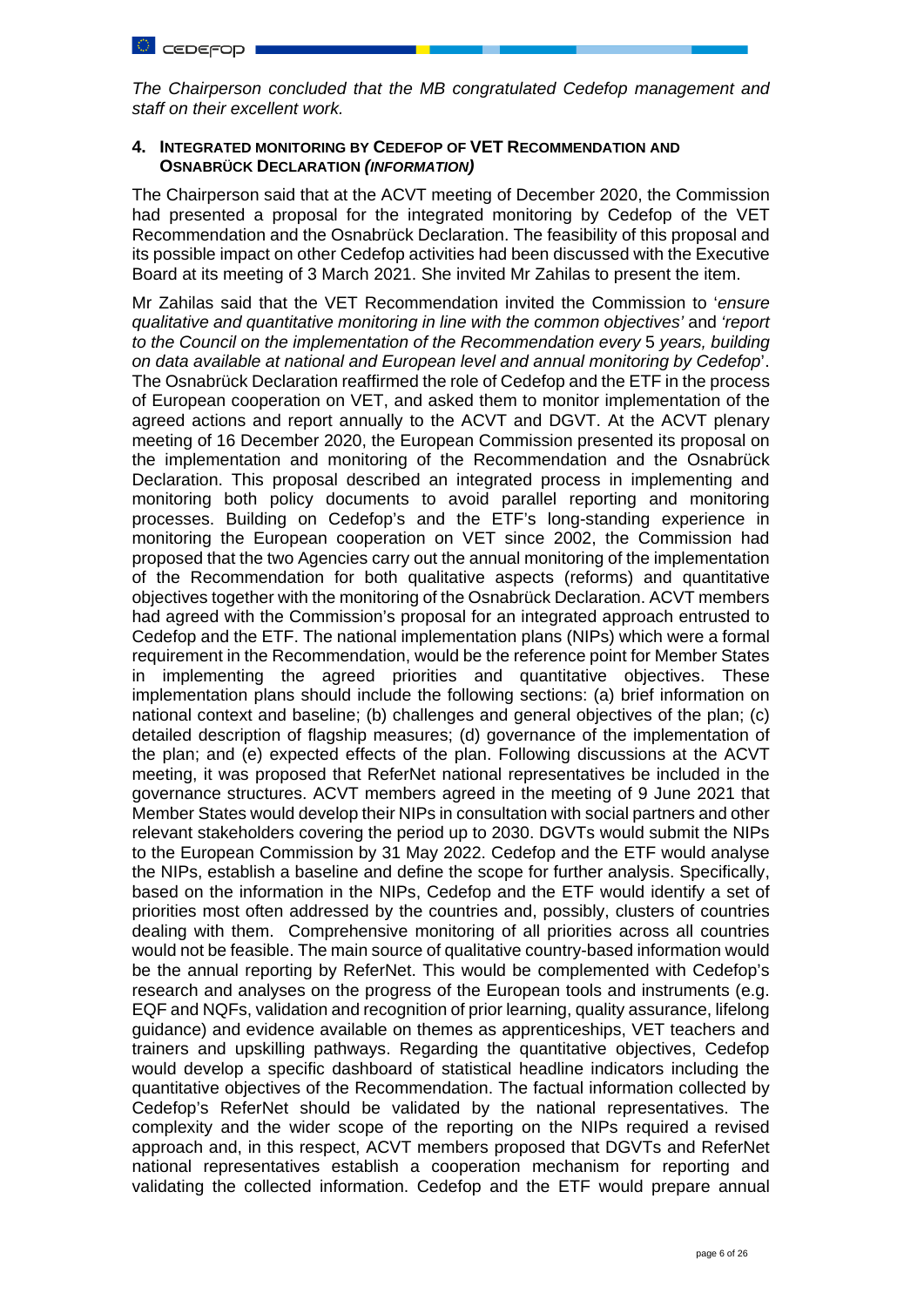

country policy briefs on the main developments related to the national priorities and specificities defined in the NIPs. The country policy briefs would be available on Cedefop's website and inform relevant EU monitoring and reporting processes, including the Education and Training Monitor and the European Semester. A brief analysis of the NIPs would be presented to the ACVT in December 2022, along with a proposal on the scope of the monitoring. In Q4 2023, Cedefop and the ETF would summarise and present the progress of 2021 and 2022 to the ACVT and DGVTs. In Q4 2025, a synthesis report (joint Cedefop-ETF flagship publication) would summarise the progress on the selected priorities, thus contributing to the Commission's mid-term review of the Recommendation. The report would also inform the Ministerial meeting (expected to take place in the second half of 2025), which would define the next set of post-Osnabrück priorities. Cedefop and the ETF would organise joint events with the Commission to present and discuss their progress. In the transitional years 2021 and 2022 the modalities would be defined and an agreement on the scope and monitoring approach would be reached upon submission and analysis of the NIPs. Cedefop and the ETF would pilot their monitoring against the priorities defined in the Council Recommendation on VET and the Osnabrück Declaration. Implementation was ongoing. The DGVT meeting on 4 and 5 October 2021 discussed the way forward. The ReferNet annual plenary in November would also discuss the implications of the integrated monitoring approach. Participants would consider the results of the discussions and identify and suggest possible changes in the ReferNet framework partnership agreement 2024-27 and the roles of ReferNet national representatives and coordinators.

The Chairperson invited the members to comment. She also invited Mr Xavier Matheu de Cortada from the ETF to present his views.

#### Comments from the Employers

Mr Riemer thanked Mr Zahilas for a clear overview of this important project. Cooperation with the ETF was very important. Equally important was cooperation with the national representatives and the stakeholders. The group was interested in the future results of this project, as this would determine if the process was worthwhile. He asked if a couple of points of the ETF and Cedefop analysis for the years 2023- 25 could already be highlighted.

## Comments from the Employees

Ms Roman said that the group welcomed Cedefop's work in monitoring together with the ETF the Bruges, Riga and Copenhagen Processes. She reminded members that effective social dialogue was essential to reach the objectives of the VET Recommendation and Osnabrück Declaration, and to ensure access to quality and inclusive training for all, and especially for workers in the green and digital transitions. Member States should involve the social partners, particularly the Trade Unions, in developing and implementing the NIPs. The group welcomed the involvement of social partners in the governance of the implementation of the NIPs. However, the note put more emphasis on the cooperation with the DGVT and less with the ACVT, which was a tripartite body. Ms Roman urged Cedefop to continue reporting to the ACVT and consult its members on the monitoring exercise.

#### Comments from the Commission

Ms Geleng congratulated Cedefop on developing the framework which set out the way forward for monitoring the implementation of the priorities and actions defined in the VET Recommendation and the Osnabrück Declaration. The decision of the Member States to entrust Cedefop with the monitoring put the Agency on centre stage. This task was already reflected in the PD 2022-24. For the first time, there was an EU vision through the Council Recommendation. This was an important change, which would highlight Cedefop's and the ETF's work in supporting VET developments. The Commission was looking forward to cooperating with Cedefop and the ETF.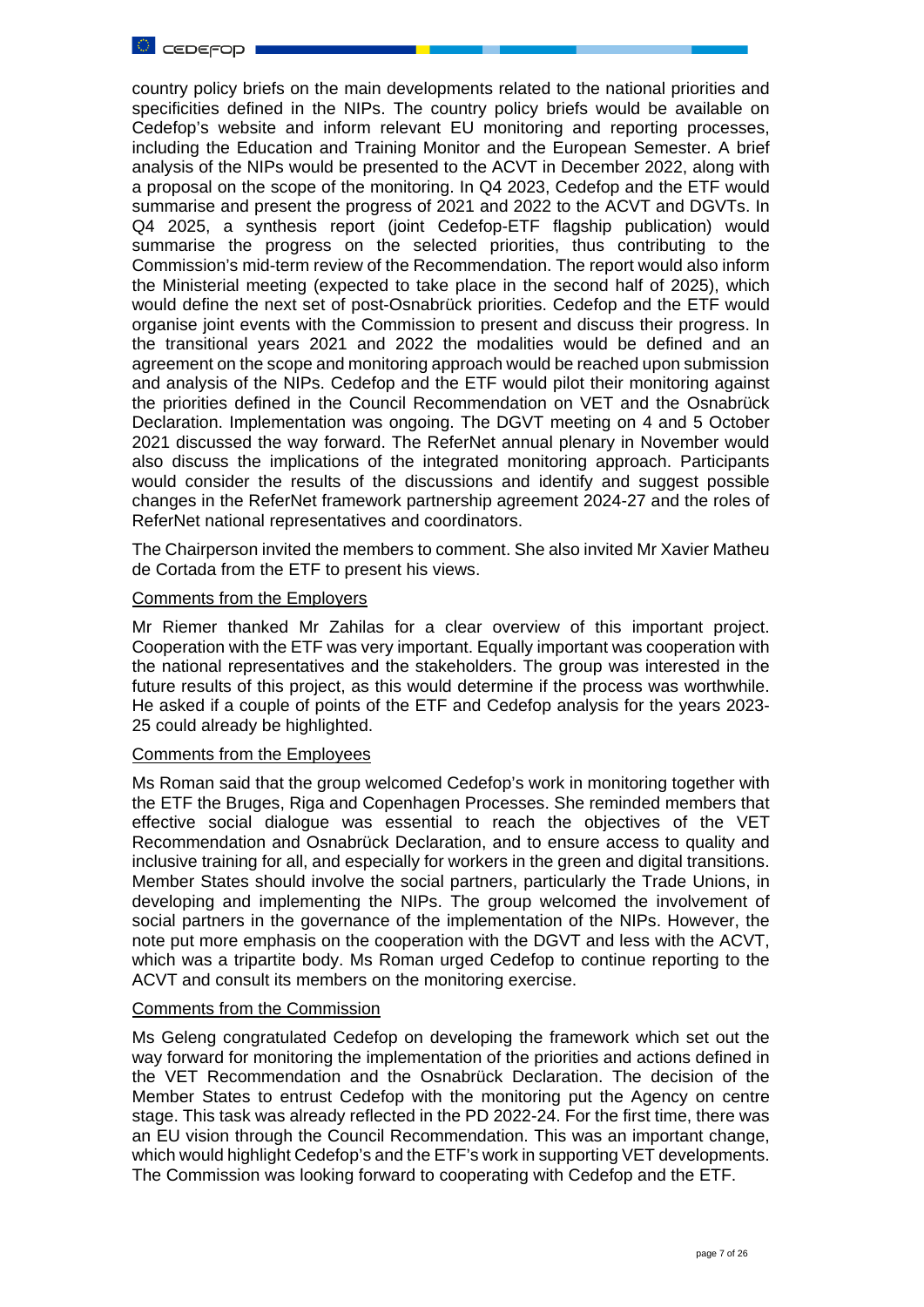#### Comments from the Governments

Ms Lindén said that the group welcomed the integrated monitoring approach where Member States would address the policy documents jointly. This was the most effective approach. She also welcomed the cooperation with the ETF on the followup, which would respect Member States' implementation priorities and provide scope in accordance with national political priorities. The group welcomed Cedefop's role and the level of ambition. It was clear that comprehensive monitoring of all priorities would not be feasible, and a set of priorities should be identified to avoid affecting the Agency's work programme. The group expressed some concerns regarding the implications for ReferNet representatives and the risk of diminishing reporting on comparable data. Cedefop's role as a centre for VET should be reflected in the upcoming contracts with ReferNet. The group also welcomed the workshops organised with ReferNet.

Mr Matheu de Cortada said that Cedefop and the ETF were closely cooperating on the integrated monitoring of the Osnabrück Declaration and VET Recommendation. The challenge was that the reporting on Copenhagen and Riga had now been extended to the VET Recommendation. Candidate countries believed that the priorities of the VET Recommendation were also relevant for them. It was therefore important for their future accession to conduct this exercise at the same time as with the Member States.

The Chairperson said that the process was an excellent opportunity to strengthen the cooperation of Member States with social partners at national level.

Mr Zahilas said that the role of ReferNet representatives was also a concern for Cedefop. A working group would be established for discussion of the new framework contract. Cedefop could support the networks by inviting stakeholders to events. The Member States should organise the cooperation schemes in the most effective way in order to get the right results. Cedefop and the ETF had a long-standing cooperation on monitoring. The intention was to keep both the DGVT and ACVT equally informed. Results were important but, based on experience, progress was happening even if it was in small steps. Common objectives were always a mean to help countries move ahead in areas they lagged behind. The main idea of the monitoring was to see how countries would respond to the common priorities; any indications that Member States were changing structure and focus could be considered an indication of success of EU cooperation.

No further comments were received.

*The Chairperson concluded that members took note of the information and wished the project success. Cedefop would keep members updated on developments.* 

10-minute break till 16.10

## **5. REVISED DRAFT PROGRAMMING DOCUMENT 2022-24 / OPINION OF THE EUROPEAN COMMISSION – INCLUDING HOW PRIORITIES ARE ADJUSTED AND OVERLAPS AVOIDED** *(DISCUSSION/ADOPTION)*

The Chairperson reminded members that the draft PD 2022-24 had already been endorsed by the MB by written procedure in January 2021 and sent to the European Commission, the Parliament and the Council on 27 January 2021. The Commission's opinion was received on 10 August 2021. The draft PD 2022-24 was revised taking into account the opinion of the Commission, as well as the developments since January 2021. For ease of reference, members had received a version with tracked changes showing the changes between this draft PD 2022-24 and the version endorsed by the Management Board on 25 January 2021. Members were invited to adopt the PD 2022-24. The PD would become final after adoption of the Union budget,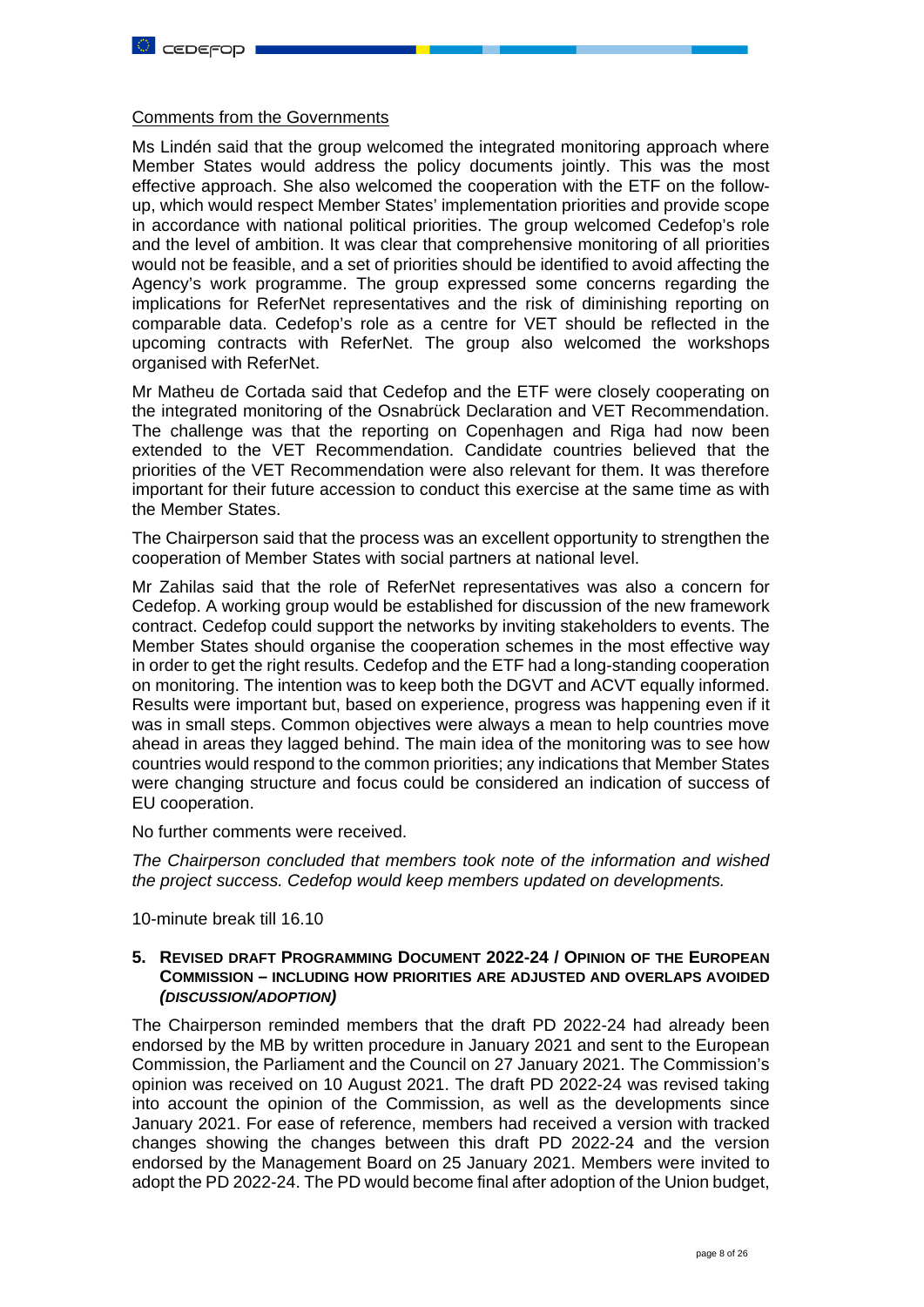

expected in December 2021. Further, in November the Commission services would announce the 2021 salary indexation factor, which would affect the budget projections for Title 1 (Staff costs). Therefore, Cedefop's budget could only be fine-tuned after that date. Possible adjustments that would lead to significant changes, in particular concerning the Work Programme 2022, would be discussed in the Executive Board meeting in December and, if needed, the approval of the Management Board would be sought by written procedure.

The Chair invited the Commission to present its opinion.

Ms Geleng said that the formal opinion of the Commission had been adopted in August. Overall, Cedefop's strategic objectives were aligned with the EU policy framework defined in the VET Recommendation and the Osnabrück Declaration, as well as the Skills Agenda. The prioritisation of the Agency's activities should be based on a set of transparent criteria, such as compliance with the Founding Regulation, alignment and relevance to the EU VET, adult learning and skills policy agendas, the uniqueness of Cedefop activities ('unique selling proposition'), the impact on promotion, development and implementation of the Union policies and the contribution to the Agency's visibility. These criteria should be kept in mind when balancing the research-type work with other activities to support stakeholders in the implementation of objectives and priorities set out in the EU policy framework. The Commission acknowledged the efforts made for a structured approach towards cooperation with other actors in the field of VET, such as the OECD and the ILO. Activities of Cedefop and the Commission should be strongly aligned, and cooperation with the other decentralised Agencies under the remit of DG EMPL should be further strengthened where possible. The Commission was pleased with Cedefop's efforts to achieve efficiency gains, and with the budget implementation.

The Chairperson invited the Executive Director to present an overview of the main changes in the text.

Mr Siebel said thanked the Commission for its opinion, which arrived in time to be integrated it this final draft PD submitted to the MB for adoption, subject to any final budgetary adjustments. The changes in the draft reflected the developments since January, such as the Porto summit, the EESC opinion, the discussions on the indicators (p. 16) and the Commission's formal opinion, the new monitoring activity (p. 23) and the change in mission costs (p. 39). In relation to the last one, while faceto-face meetings were very important, Cedefop would try to benefit from the opportunity of virtual meetings, the new reality that had emerged during the pandemic. Technology could allow significant budget savings as well as a reduction of Cedefop's carbon footprint. Mr Siebel also highlighted the changes in the text that reflected the validation festival and the biennale initiative. He thanked Ms Geleng and Ms Riondino for their initiative for a more structured operational cooperation between Cedefop and DG EMPL, which would promote further alignment of activities and even better cooperation.

## Comments from the Employees

Mr Patuzzi welcomed the timely reception of the Commission's opinion. This had not been the case in previous years. The group strongly supported the Commission's comments on the promotion exercise (p. 28) and on the staff gender balance (p. 30). The Commission asked Cedefop to define its performance indicators (p. 10). However, the Agency's indicators had been revised by the MB in 2020. If another revision was required, then this should be well justified. The Commission also stressed that an approach was needed to strengthen synergies with the OECD and the ILO and avoid overlaps (p. 19). This was indeed important; however, it should not be a one-way process. The support of the Commission to OECD and ILO activities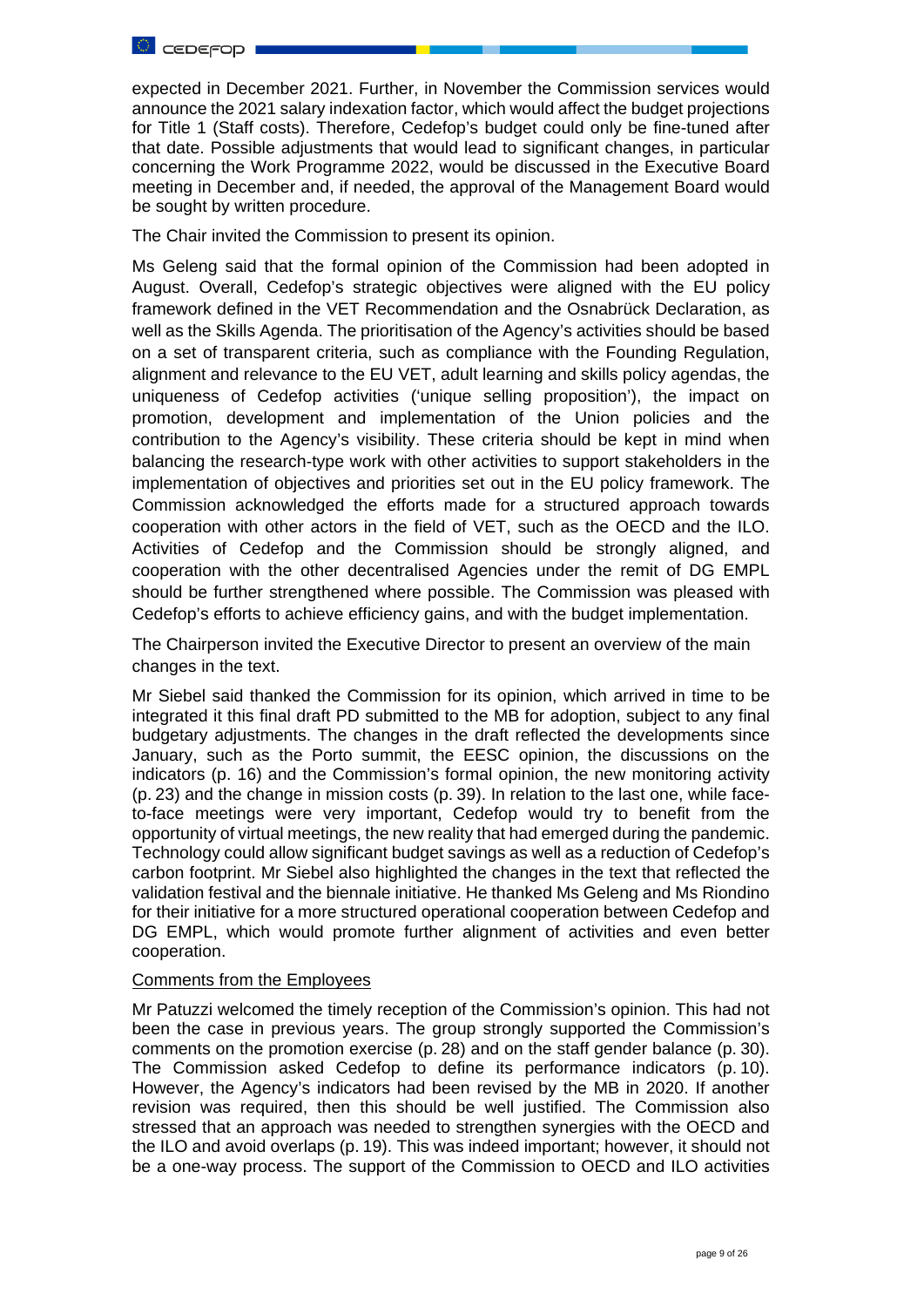

should also be transparent in order to ensure the fruitful and successful cooperation with these organisations.

Ms Roman said that before adopting the document, the group would like Cedefop to take on board all amendments requested in January by email. More specifically, in para. 36 (tracked changes version), reference was made to '*The expertise Cedefop generates through the wide spectrum of analysis and research it undertakes will support EU-led VET initiatives such as the Centres for Vocational Excellence*…' The close relation between Cedefop and VET institutions should be deleted, as their research should be covered by the Erasmus budget and not by Cedefop's limited budget; the tripartite nature of the future PLF on apprenticeship was very welcome (para. 108); the involvement of social partners in the EU skills and jobs survey was also welcome but the language was rather employer-focused (para. 109). Ms Roman requested a more balanced formulation to reflect the employees' side as well. Cedefop should ensure the support to the survey of a tripartite group; the reference to social partners in para. 111 should not be deleted and the addition proposed in para. 112 should be rejected. The group welcomed the tripartite advisory group on microcredentials. Such tripartite groups should also be involved in other Cedefop studies. The group also welcomed Cedefop's online database on financing CVET/adult learning, which was a great support for the social partners' joint event on skills and innovation (par. 144). Cedefop should ensure that the work on individual learning accounts also involved a tripartite advisory group.

### Comments from the Governments

Ms Lindén said that the group took note of the Commission's opinion and the developments since January. The draft was very good. However, the extended use of abbreviations throughout the document could be confusing. She proposed to use the full names of the Agencies. In Annex II, p. 74 (tracked version) the group noticed a steep increase (almost 28%) from 2021 to 2023 and then a decrease in 2024. At the same time, there was a significant decrease from 2021 to 2023 in the 'Informing VET and skills policies' activity and then an increase in 2024. On page 80, under 'Title 3 Operational expenditure', there was an almost 38% decrease in 'Skills and labour market' and in line 34 an increase of 118.5% in 'Learning and employability'. She asked Cedefop to elaborate on the reasons behind these fluctuations. The postponements and the activities carried over should be made visible in the document.

#### Comments from the Employers

Mr Riemer said that the PD had a good mixture of visionary aspects, concrete activities and framework for further development. The budget situation would dictate the implementation of most activities. The group considered the document ready for adoption.

Mr Plummer said that the tripartite advisory group on microcredentials was a good approach. The wider involvement of the MB should be extended to other topics. In para. 144 (p. 56 of the tracked changes version) reference was made to ongoing support to individual learning accounts. The group requested the inclusion of a reference to the recent ACVT opinion. He thanked Cedefop for a good draft.

The Chairperson said that the comment of the Commission concerning the promotion exercise appeared disproportionate.

The Executive Director said that, in the meantime, the comments on promotions had been discussed and clarified with the Commission. The different readings of the relevant regulation would be aligned. Cedefop would not double fund the centres of vocational excellence; however, in the interest of synergies, the centres could benefit from Cedefop's research. Cedefop provided support in close cooperation with the ETF and the Commission.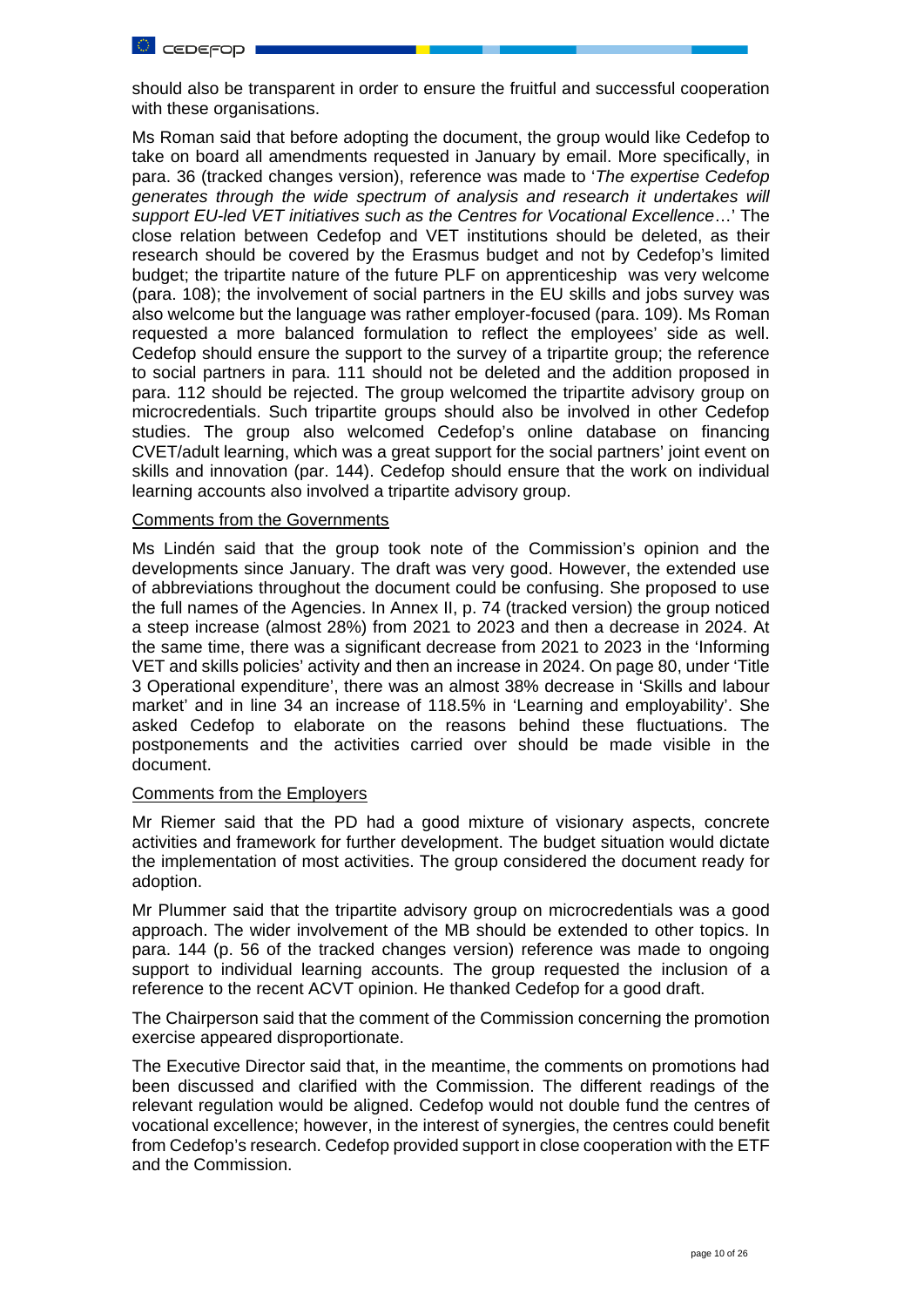

Mr Zahilas said that this was not a new activity. In the Skills Agenda and the VET Recommendation, reference was made to the importance of the role of the centres of VET excellence. In consultation with the Commission and the ETF, Cedefop would support developments by providing work already available.

Mr Siebel said that concerning the tripartite advisory groups, Cedefop had collected several ideas. While it would not be possible to extend this approach to every study, it would be considered for ground-breaking or strategic themes. The use of abbreviations was for practical reasons. Cedefop would try to find a more user-friendly way to present the table of abbreviations to the readers. A more balanced formulation to reflect the employees' side would be made in para. 109. Reference to the recent ACVT opinion would be included in para. 144.

Mr Ranieri said that the tripartite approach was also beneficial for Cedefop. The work on the database was directly related to the work on incentives, and the social partners were represented in the respective advisory group. However, Cedefop was open to further cooperation. The alignment between the narrative and the output concerning the publication on monitoring and evaluation would be checked.

The Deputy Director said that the increase and decrease between years in the allocation of resources (ref. comments from the Governments on p. 74 and 80) was linked to the way Cedefop managed the cycle of its projects. For example, if a survey was launched in a given year, there was a substantial increase in the budget line for that year. In the following year there would be a substantial decrease. This was reflected in the ABB (Annex II). The list of acronyms was provided at the beginning of the document. Cedefop would check if all acronyms were covered.

Ms Roman said that the Employees did not request tripartite advisory groups for all topics. However, it was important to involve the social partners in certain projects. She thanked the Executive Director for the explanations concerning the centres of vocational excellence and suggested clarifying it in the text to avoid misunderstandings.

Ms Riondino said that all financial support from the Commission was public and transparent, including support given to organisations such as the OECD. The Commission did not request a revision of Cedefop's indicators, but clarifications on how these indicators were linked to the policy framework, which had been provided by Cedefop in the meantime. The Commission was ready to adopt the document.

Ms Coenen stressed the importance of involving the Employees in the advisory groups.

The Chairperson said that the comments did not concern fundamental changes. Subject to budgetary changes, the PD could be adopted. She congratulated Cedefop and asked members if there were any objections or abstentions.

#### None were received.

*The Chairperson concluded that the Management Board members adopted the PD 2022-24. It would become final after adoption of the Union budget setting the amount of the contribution and the establishment plan (expected December 2021). Moreover, after the 2021 salary indexation was announced by the Commission services (expected in November), possible adjustments within and between titles might be required. If such adjustments led to significant changes, in particular concerning the Work Programme 2022, the Executive Board would be consulted during its meeting in December and the approval of the Management Board would be sought by written procedure, if needed.*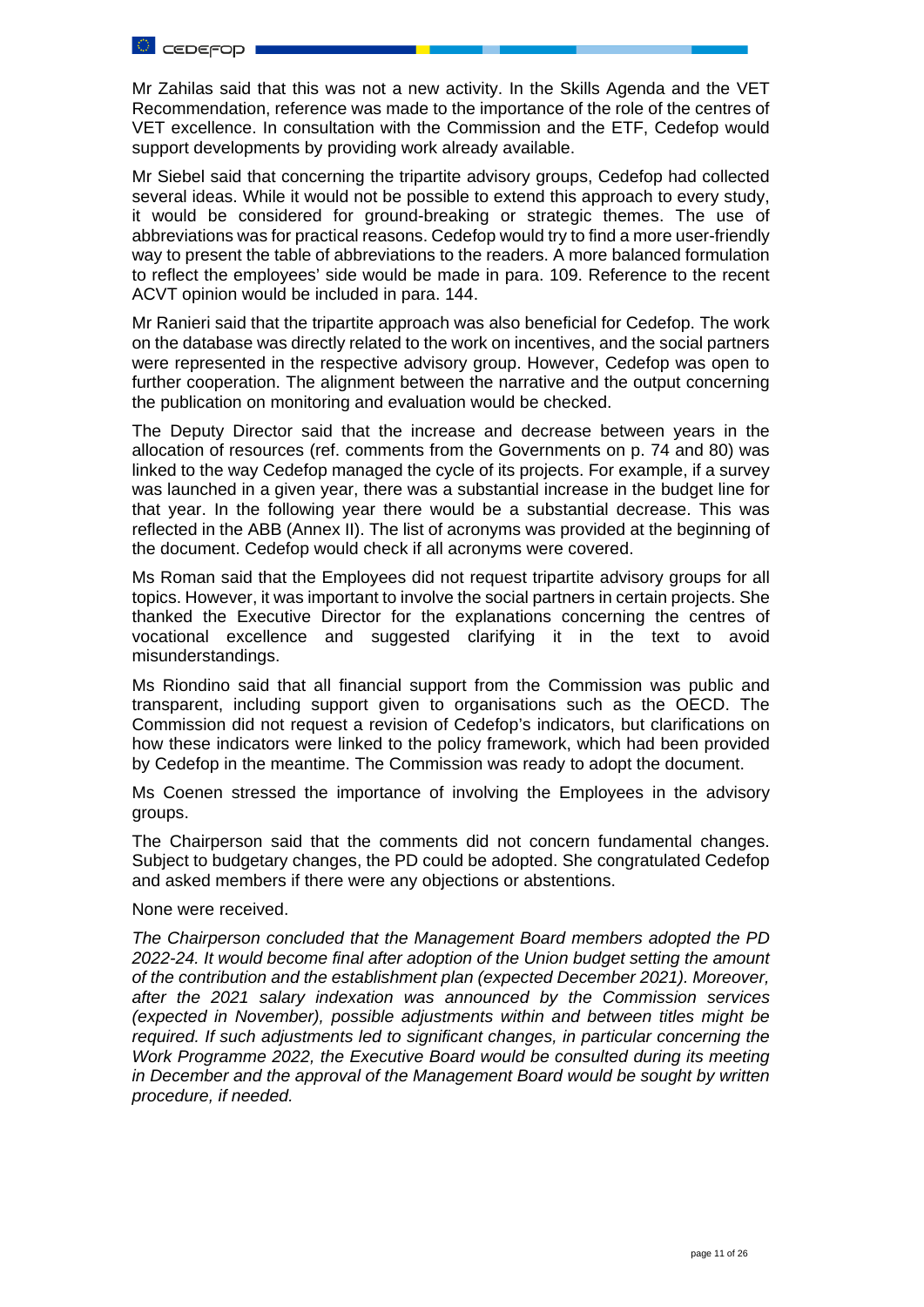## **6. REPORTING FROM THE EXECUTIVE TO THE MANAGEMENT BOARD** *(INFORMATION)*

The Chairperson said that the reporting stated the main issues considered by the Executive Board since the Management Board meeting of 8 and 9 October 2020 and until September 2021.

This was an updated version of the one forwarded to members on 24 March 2021.

*The Chairperson concluded that members took note of the information provided.*

## **7. UPDATE ON THE IMPLEMENTATION OF THE ACTION PLAN FOLLOWING THE EXTERNAL EVALUATION** *(INFORMATION)*

The Chairperson invited the Deputy Director to present the item.

Ms Brugia reminded members that in April 2019 the Commission published its Staff Working Document (SWD) on the external evaluation of the (then) four agencies in the employment and social affairs policy field. Agencies were assessed individually and comparatively. The report contained two Cedefop-specific recommendations and one cross-agency recommendation, advising Cedefop, Eurofound, the ETF and EU-OSHA to align their performance measuring systems (PMS) further. Cedefop had prepared an action plan, which was discussed with the MB in October 2019 and then formally approved by DG EMPL. The progress on the proposed actions had been discussed in the EB and MB meetings in 2020. Most of the actions were either being implemented or formally closed by the Commission. Only two of them were still pending. The first was about further streamlining administrative workflows and procedures through digitalisation. In April 2021, Cedefop adopted its first ICT and digitalisation strategy. As part of this strategy, the full digitisation of workflows and procedures was planned by the end of 2022. The second was the consultation with the sub-network of the EU agencies on performance development in order to align the PMS of Cedefop's contributions to policy documents with other agencies. The four agencies had set up a task force and had already aligned their methodologies for administrative indicators, in particular on budget implementation. By the end of 2021, the methodology for the PMS indicators concerning the contributions to policy documents would also be aligned.

Ms Riondino said that the Commission welcomed the update and the progress made, even in such difficult times. They strongly supported the continued efforts to reassign staff to the core business, the ICT strategy, and the synergies with other agencies.

Ms Lindén congratulated Cedefop on the work carried out and the allocation of resources which made the Agency more effective. The alignment of PMS indicators with other agencies was very welcome. Concerning the first Cedefop-specific recommendation, the Commission proposed to continue the efforts. She asked if further actions would be needed.

Ms Brugia said that the formal closure of a recommendation should be distinguished from the continued efforts of Cedefop to redeploy resources to operations.

No further comments were received.

*The Chairperson concluded that members took note of the information and congratulated Cedefop's management on the digitalisation of HR and financial processes and the swift implementation of the recommendations stemming from the external evaluation.*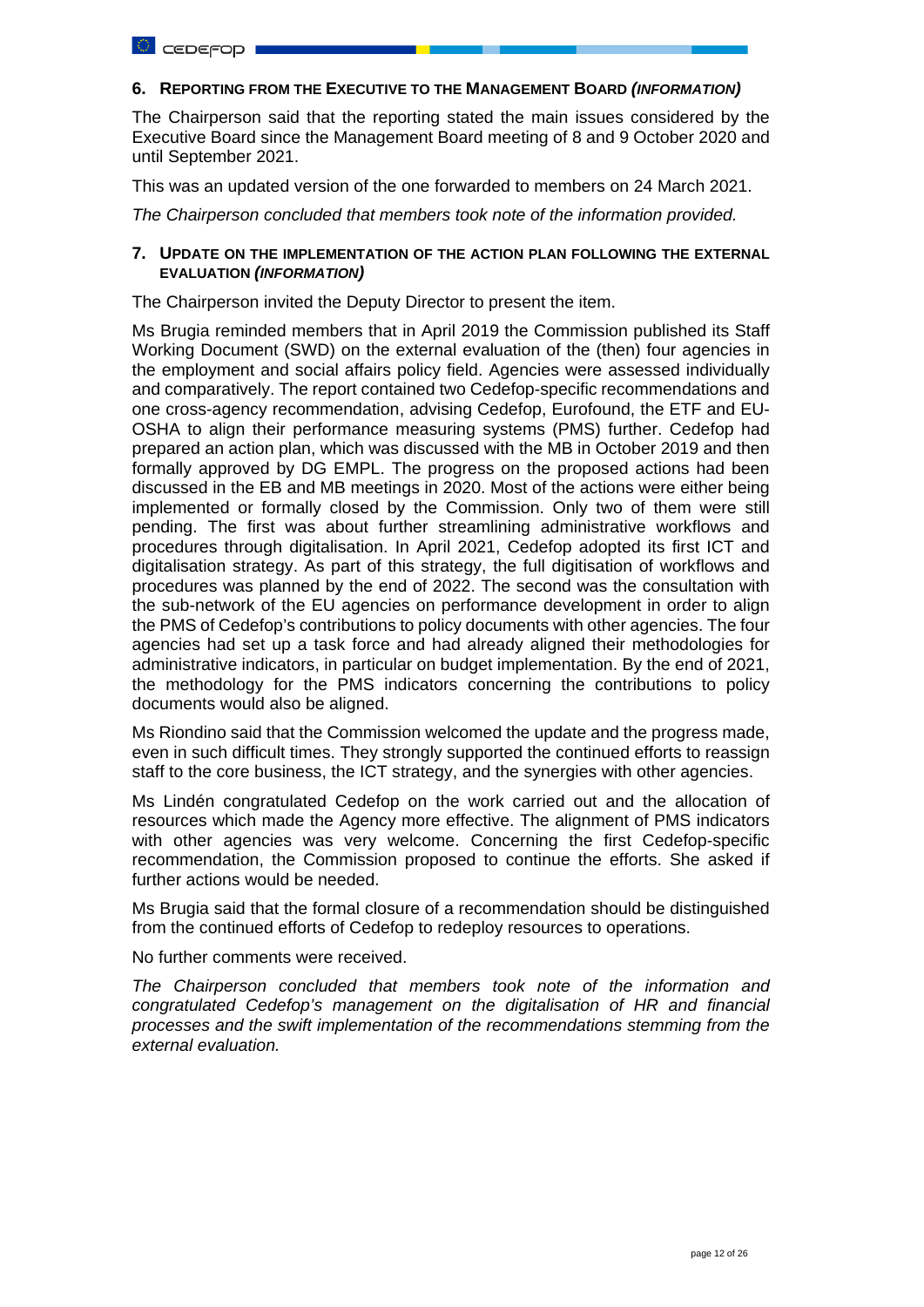## **8. ADMINISTRATIVE ISSUES**

# **(a) Web services, conferences and publications (***information***)**

The Chairperson invited Mr Bausewein to present the item.

Mr Bausewein said that the joint Cedefop/OECD symposium would take place on 21 and 22 October, just 1 day after the launch of Cedefop's new web portal. He highlighted the forthcoming Brussels seminar of 15 November and the fifth CareersNet annual meeting, both organised together with the Slovenian Presidency. On 25 and 26 November the initial findings of Cedefop's study would be presented in the conference on microcredentials for labour market education and training. He informed members that the working paper series, which complemented the official publications, gave researchers an opportunity to author papers. These provided additional outreach before the official publications were published. The forthcoming web tools would be visible in the new web portal, to be launched on 20 October. Mr Bausewein highlighted the skills intelligence sub-theme in the new web portal, which was the legacy of the Skills Panorama. The new web portal would offer an overview of the strategic themes that would provide users a good understanding of Cedefop's work. It would have a user-friendly, multi-level approach for different stakeholders. It had been an ambitious project but Cedefop's data deserved a next-generation presentation level. Mr Bausewein invited members to register on Cedefop's web portal to receive alerts of all forthcoming events and publications.

Ms Lindén said that the group welcomed the launch of the new web portal. The thematic approach was an interesting development that would increase the engagement of different stakeholders.

Ms Roman said that the working papers did not always include the names of all researchers. She requested information on the difference between working and research papers. The group would like to know how Cedefop decided which of the documents would be translated in the different languages.

Mr Bausewein said that the working papers had been identified as an additional need. Research papers were the outcome of research and had to be planned long in advance, often based on a 2-year project. The working papers had an editorial board with a rolling plan. Their number should be manageable considering the resources available. The quality of these papers should be closely monitored. In the case of working papers with a collection of articles, the names of the authors might not always be on the cover page but were included in the contents list. Feedback for improvements would be welcome. Concerning the translations, colleagues were currently working on an e-publishing and e-dissemination policy. This would be used to develop a future profile that would include a multi-language approach.

The Chairperson said that the issue of translation had been extensively discussed in EB meetings and Cedefop had presented its proposals. She invited the Executive Director to comment.

Mr Siebel said that working papers were a smart strategic decision to allow people to author papers, and thus attract experts to Cedefop. If this approach continued to work as well as it started, then it would give researchers a motivation and top-up incentive, as it would signal to colleagues that they would not lose their research identity. It had been a voluntary decision of colleagues on top of their regular work. Concerning translations, Cedefop proposed the solution of licensed translations by interested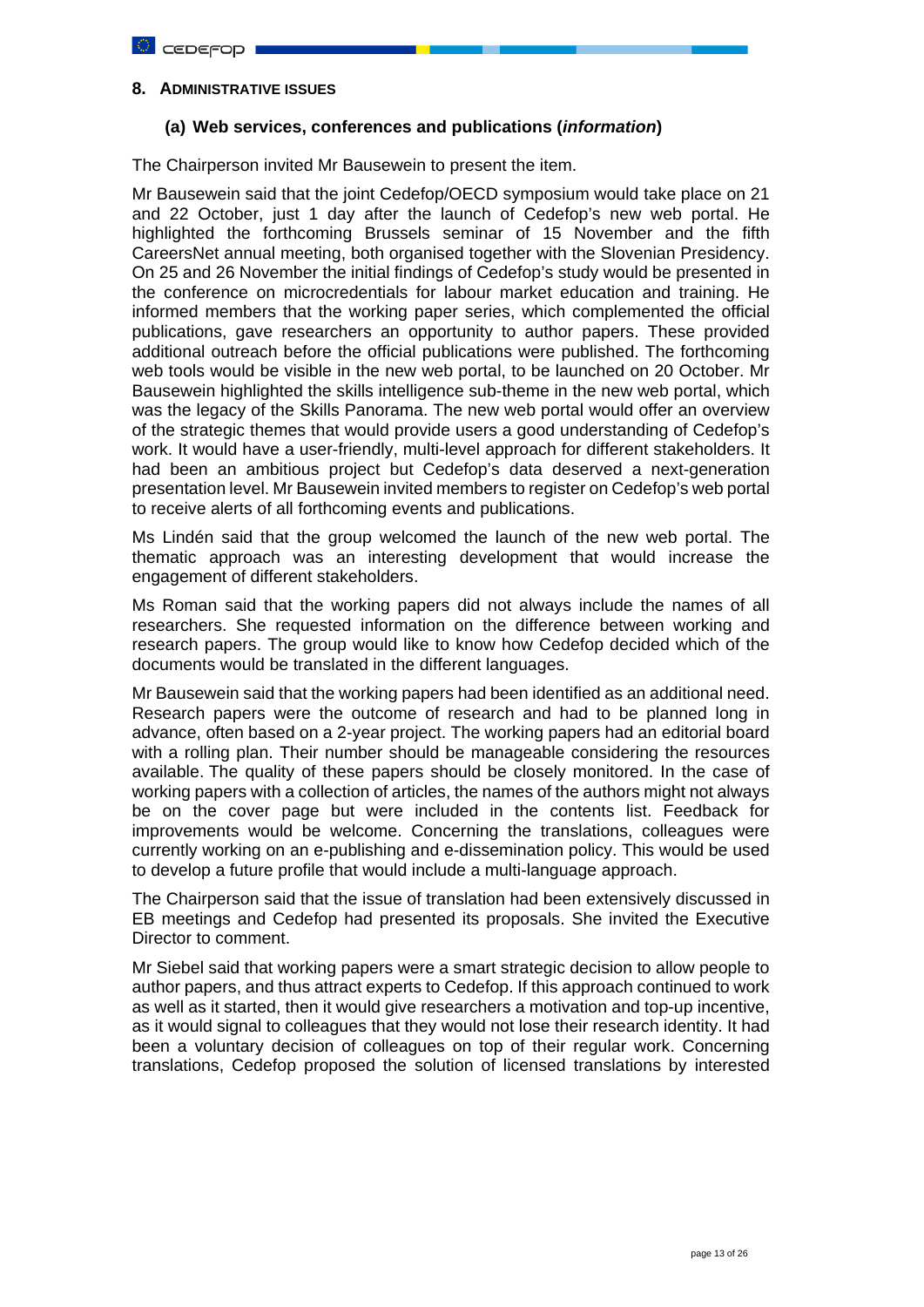

parties, as well as the use of automated translation tools. The Centre de Traduction (CdT) was also moving in this direction.

*The Chairperson concluded that members took note of the information*.

# **(b) Reporting on Internal Control Coordination (ICC) activities – discharge 2019, audits, evaluations and other sources of assurance** *(information)*

The Chairperson invited the Deputy Director to present the item.

(1) The European Court of Auditors (ECA) report on Cedefop's annual accounts for the financial year 2020. The Deputy Director said that on 31 May 2021 Cedefop had received the ECA preliminary observations. The Court considered that the Agency's accounts were legal and regular in all material aspects. The report included two observations: (a) on a negotiated procurement procedure for Europass, which the Court flagged as 'irregular'; (b) on incorrect application of the method of calculation of Norway and Iceland contributions to Cedefop's budget. Concerning the first observation, Cedefop had informed the ECA that the irregular procurement procedure had already been cancelled. Concerning the second, the Agency was in contact with DG EMPL and DG BUDG, as well as the EFTA Secretariat for the next steps. The final ECA report was expected later in the autumn.

(2) The Commission's Internal Audit System (IAS). Ms Brugia said that the IAS had informed Cedefop that there would be no audit in 2021, as the Agency's profile was considered 'low-risk'.

(3) Cedefop's discharge 2019. Ms Brugia said that Cedefop's final discharge report on 2019 had been adopted by the European Parliament on 29 April 2021. The report was very positive and praised a number of aspects of Cedefop's work, including: the high budget implementation; the Agency's performance measurement system, which was praised as exemplary for the third consecutive year; Cedefop's work on skills intelligence and the impact of the pandemic on VET and the labour market; the cooperation with other agencies; the Agency's internal control system; the efforts to create an environmentally friendly workplace and the measures taken to reduce the Agency's carbon footprint of energy consumption and to develop a paperless workflow. However, as mentioned at the EB meeting of March 2021, the final discharge report also included some issues of concern. The first was the incorrect application of the method of calculation of Norway and Iceland contributions to Cedefop's budget, which was a rather technical issue. The second was the externalisation of Cedefop's legal service, and, the third, the loss of the legal case with the former legal advisor before the EU General Court and the subsequent payment of EUR 40 000 in compensation. The Parliament also noted with regret that a number of declarations of interests had still not been submitted by MB members. This was the fourth consecutive year that the Parliament made this comment in the discharge report. Cedefop had sent several reminders to individual members, as well as the coordinators of the groups. In addition, the issue had been raised in almost every EB and MB meeting. At this point a total of 10 declarations were still missing (one from a main member and nine from alternate members).

The Chairperson informed members that the Executive Board had discussed in June 2021 the possibility of applying sanctions to members who had not signed a declaration of interest. It was concluded that the Commission would check if Cedefop had a legal basis for not inviting MB members who had not signed a declaration of interest.

Mr Ceuppens said that they had consulted colleagues of the Legal Service of the Commission, and they confirmed that the obligation of MB members to submit a declaration of interests could be enforced. The Chairperson must ensure the independence and impartiality of the Management Board's deliberations and decisions, and the declarations are the means of assessing any potential conflict of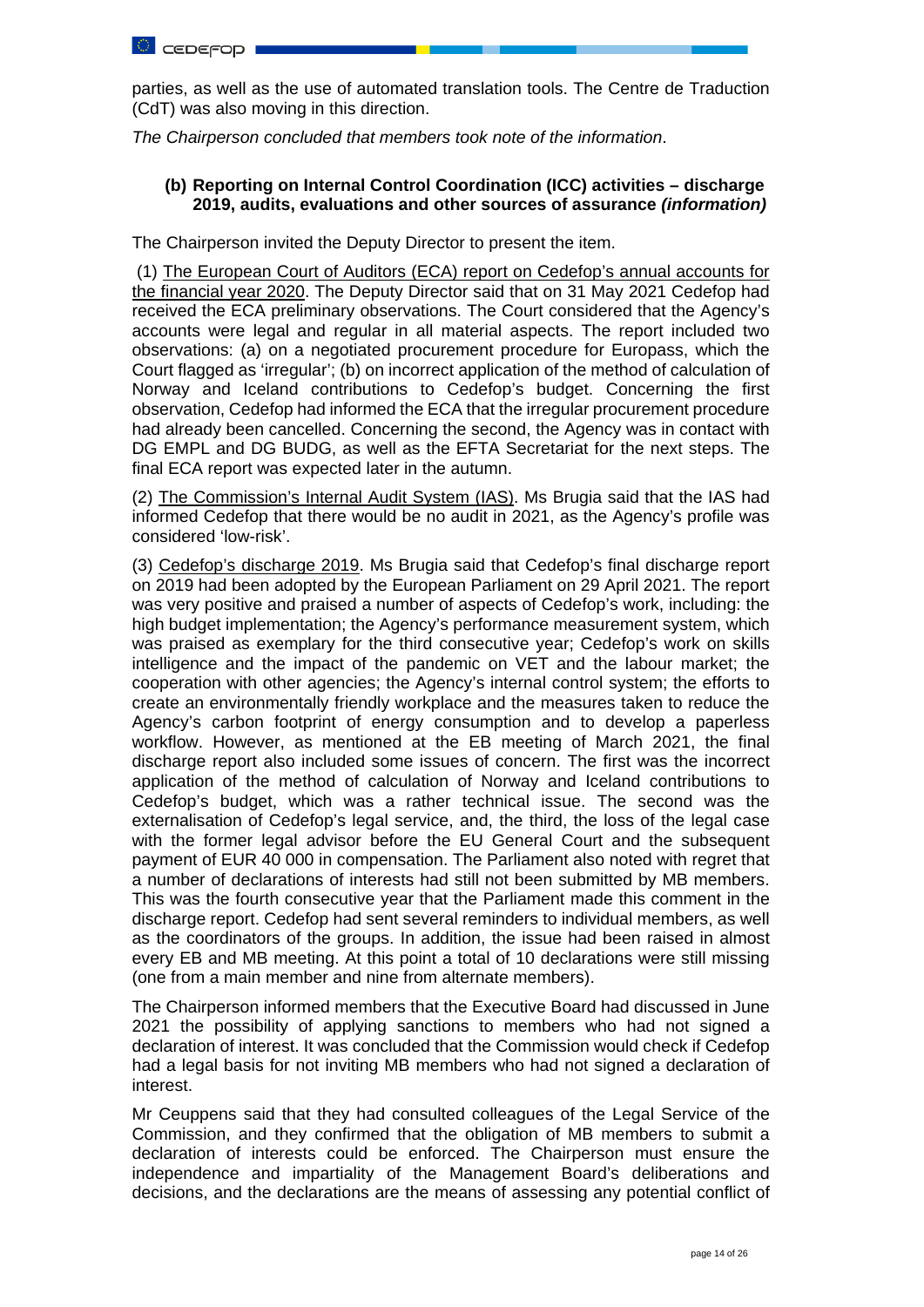

interests. As a solution, he proposed giving a last call reminding the members of their obligation. If that call was not answered, then the Chairperson would have a basis for not inviting these members to the next MB.

Mr Siebel highlighted that the discharge concerned the Executive Director. It was not fair that it included comments on this issue. He invited members who had not yet done so to submit their declarations.

The Chairperson said that direct communication with members had very good results. She encouraged the coordinators and Deputy Chairpersons to contact the members again.

Ms Roman said that several declarations had been received in the past weeks. She would approach the colleagues again. In recent years there had been no induction session for newcomers and, in any case, alternates could only participate in a MB meeting in the absence of the main member. Members and alternate members might not be receiving enough information on basic procedural aspects.

Ms Brugia said that Cedefop had invested time and resources to send individual reminders for several years. She appreciated the efforts of the coordinators and Deputy Chairpersons. It would be easier if each member signed the declaration immediately upon appointment. Cedefop sent a package of information including the declaration of interest to all new members and alternate members upon their appointment. If members considered that emails did not always reach their target, then Cedefop would welcome any proposals.

The Chairperson said that induction meetings could be organised virtually. As these involved no travelling cost, all members and alternate members could be invited.

Ms Brugia said that while it would have been better to welcome newcomers in person, virtual sessions could be a good alternative.

Mr Patuzzi said that sanctions for MB members should have a legal basis. He requested that the Commission provide a written legal analysis in the next EB meeting.

Ms Riondino said that there was always room for improving communication. She thanked Cedefop for its efforts over the years. The signing of the declaration is an obligation of MB members and alternates provided in Article 4(4) of Regulation (EU) 2019/128 and the decision adopted by the MB on the Rules on Conflict of Interest. Members who had not signed one could potentially be in a situation of conflict of interest. Thus, in the absence of a signed declaration and as a precautionary measure, these members should not be involved in the work of the MB. This is not to be considered as a sanction, but as the logical consequence of the Chairperson's obligation to preserve the independence and impartiality of the Management Board's deliberations and decisions.

*The Chairperson concluded that members took note of the information. The Coordinators and Deputy Chairpersons would make every effort to contact again the members who had not yet signed a declaration and report back in the EB meeting in December.* 

The Chairperson closed the meeting at 18.10.

## Friday 8 October 2021

The Chairperson opened the meeting at 9.30 CET and welcomed the participants. As discussed in the groups' meetings on 7 October, after the plenary meeting, members with the right to vote were invited to an in-camera MB meeting. The first items to be discussed in this plenary would be item 3b – Cedefop's survey on making excellence inclusive and item 9 – Election of the Chairperson and Deputy Chairpersons.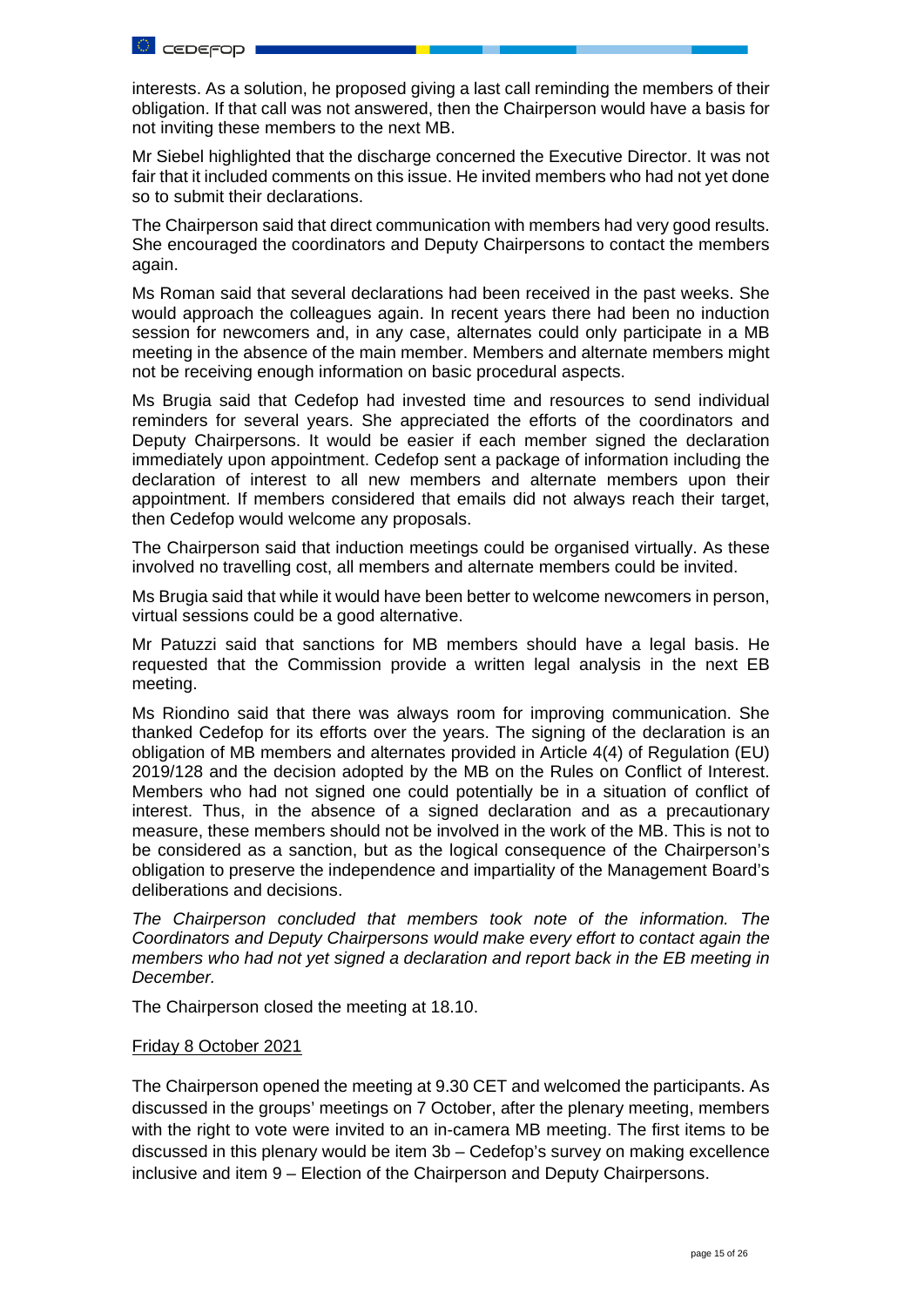# **3. (b) CEDEFOP'S SURVEY** *MAKING EXCELLENCE INCLUSIVE: TOWARDS A NEW CEDEFOP SURVEY OF VET TEACHERS AND TRAINERS* **(DISCUSSION)**

The Chairperson invited the Head of DLE to present the item.

Mr Ranieri said that the study was part of the work programme. It was still at an early stage. Since it would be a comparatively huge investment for Cedefop in the long term, it was important to ensure the engagement of stakeholders, as their support might be needed at some point. It was a feasibility pilot study, as it would not be easy to reach such a specific target group. At this stage it would target schools at ISCED level 3 in six EU countries. In the core of the survey was the teachers' and trainers' professional development, not as an end *per se* but, as a way of making teaching and learning more effective. Learning opportunities were often disconnected from classroom practices. The survey aimed at understanding better how schools and companies could become more learning conducive, including for teachers and trainers. The four questionnaires, one for each target group (i.e. teachers, trainers, principals and students) were currently being developed. The survey did not intend to measure country performance. The answers would be important for potential policy implications. A broad range of stakeholders was engaged since the early preparatory phase in 2019. The webinar organised in February had large stakeholder participation (DG EMPL, DG EAC, social partners, VET providers, etc.). In parallel, consultation with European and international organisations (JRC, OECD, ETF, etc.) was carried out to avoid overlapping with other similar studies. An advisory group was set up including national experts nominated by the ministries and the relevant social partner organisations of the six pilot countries: Austria, Croatia, Greece, Lithuania, Spain and the Netherlands. Ms Psifidou, expert in DLE would be available to answer technical questions.

The Chair invited members to comment.

Ms Roman said that this study was very important and Cedefop's support was much appreciated even though the Agency's resources were limited. According to a recent OECD report, 53% of school principals could not find VET teachers and 60% of the VET teachers were not satisfied with their job. The survey was a good example of Cedefop working together with ministries and social partners. According to the Founding Regulation, '*where new studies are needed, and before taking policy decisions, the Union institutions shall take into account Cedefop's expertise and any studies that it has conducted'.* Quite often Cedefop and the OECD worked on similar topics. This had been repeatedly highlighted in the EB meetings in 2016 and 2017, but in this case, the OECD report did not cover all EU countries.

Ms Saidi enquired about the financial aspects of the study. The OECD had already received funds from Erasmus+.

Mr Farrugia asked if the survey would also cover teachers' career guidance.

Ms Simeonova said that the survey was very important, as it involved Croatia and covered the east European region where deeper transition was needed. The combination of countries was very welcome.

Ms Lindén said that the study was very interesting, but the group expected more information on the process. She asked if the questionnaires were available in the national languages. Cedefop should avoid problems with the quality of translations, which was a general issue.

Ms Geleng said the Commission supported this initiative.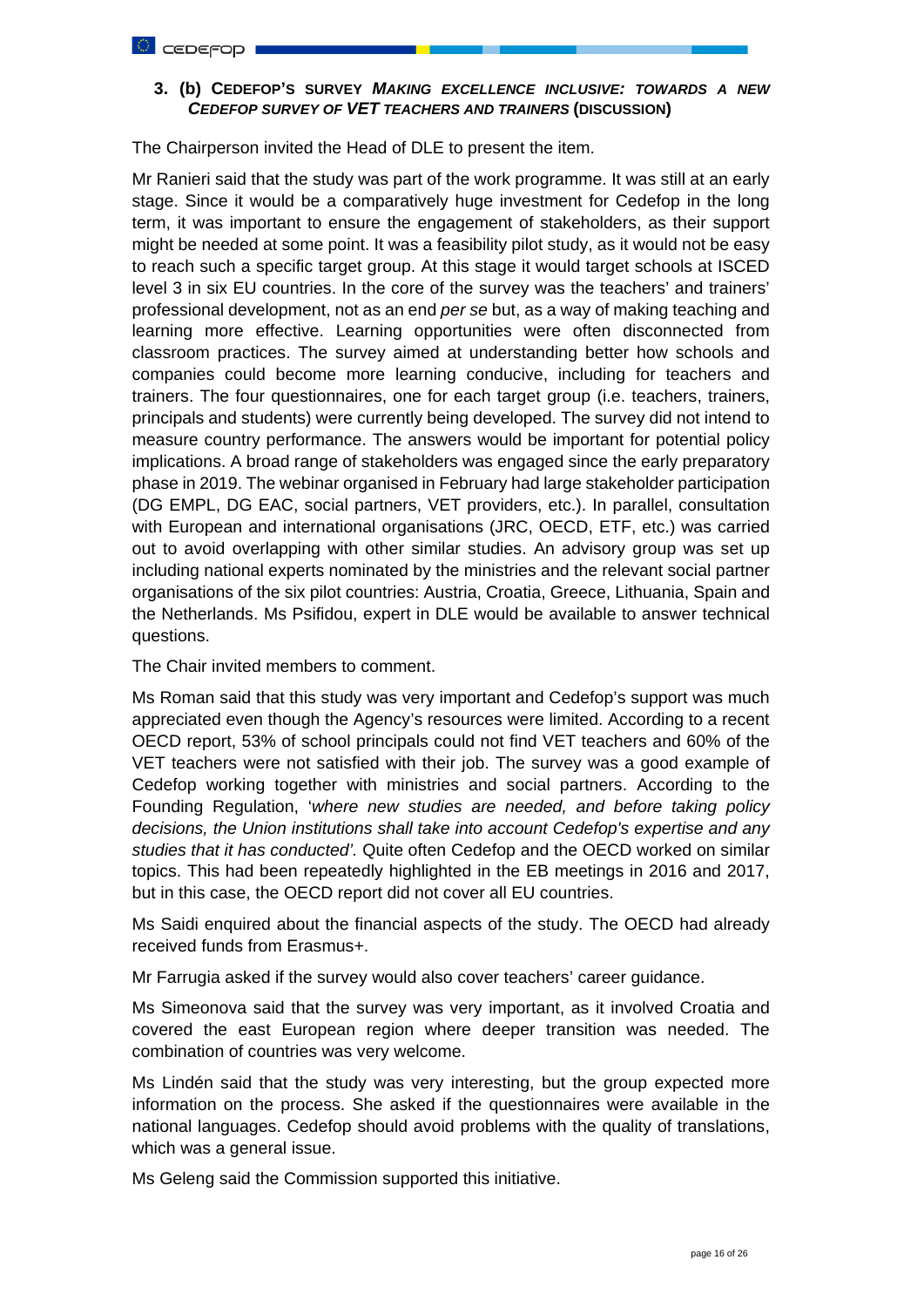

Mr Ranieri said that his team would provide members with a short information note.

Ms Psifidou said that the methodological aspects had been shared and discussed with the advisory group. The survey would cover VET teachers teaching both VET and general subjects (e.g. language, mathematics) but not those working in career guidance. This would require a different methodological approach and different questionnaires. The questionnaires were translated into all national languages of the six pilot countries, using professional translators. During the design of the questionnaires, the first step was to carry out cognitive testing of the English master questionnaire with the target populations to ensure that it was clear and understandable by all four target groups. The questionnaires were then revised based on the results of the cognitive testing and sent for professional translation into the six pilot languages. Translated questionnaires were revised by national experts in each country and then went through cognitive testing again – this time in the national language – and revised accordingly. Finally, the advisory group would meet on 21 October to discuss the questionnaires and would be asked to revise and approve them by the end of the month. This rigorous process ensured the quality of the translations.

*The Chair concluded that members took note of the information and looked forward to the results of the survey.* 

## **9. ELECTION OF THE CHAIRPERSON AND DEPUTY CHAIRPERSONS OF THE MB AND COMPOSITION OF THE EXECUTIVE BOARD/EXTENDED EXECUTIVE BOARD (***DECISION***)**

The Chairperson said that Article 7 of Regulation (EU) 2019/128 of the European Parliament and of the Council of 16 January 2019 provided that:

*1. The Management Board shall elect a Chairperson and three Deputy Chairpersons as follows:*

*(a) one from among the members representing the governments of the Member States;* 

*(b) one from among the members representing the employers' organisations;* 

- *(c) one from among the members representing the employees' organisations; and*
- *(d) one from among the members representing the Commission.*

*The Chairperson and the Deputy Chairpersons shall be elected by a majority of two thirds of members of the Management Board with the right to vote.* 

*2.The term of office of the Chairperson and the Deputy Chairpersons shall be one year. Their term of office shall be renewable. Where their membership of the Management Board ends at any time during their term of office, their term of office shall automatically expire on that date.*

Article 10(5) of Regulation (EU) 2019/128 provides that *'the term of office of members of the Executive Board shall be two years. That term shall be renewable. The term of office of a member of the Executive Board shall end on the date on which his or her membership of the Management Board ends'.*

The Chairperson said that usually, the Commission did not take a turn holding the Chairpersonship.

Ms Geleng confirmed.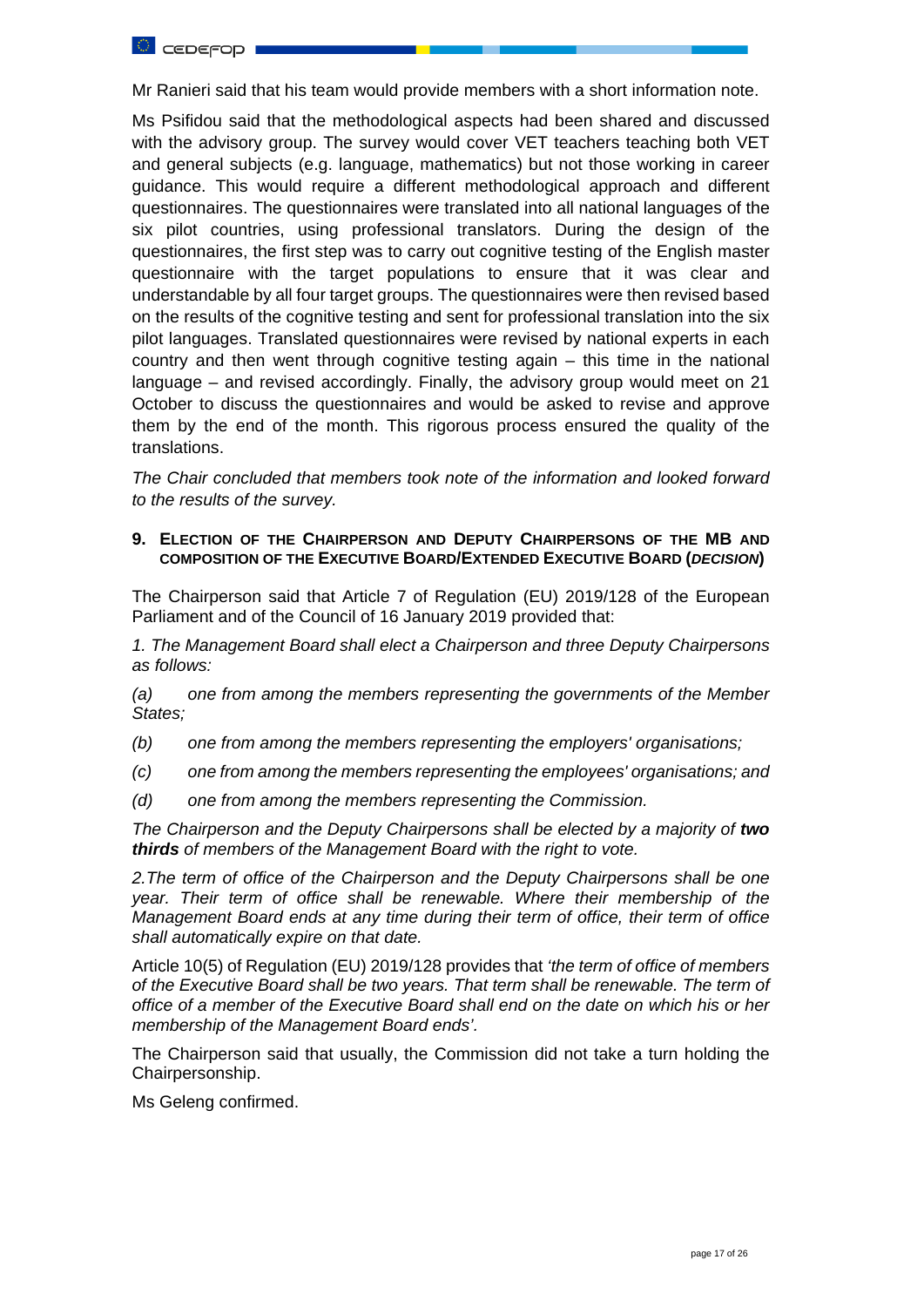

At its meeting of 2 October 2019, the Executive Board had agreed that the terms of office of the Chairperson of the Management Board and the Deputy Chairpersons should be renewed for a second year for reasons of continuity. At its meeting of 9 October 2020, the Management Board had confirmed the mandate of the Chairperson (Ms Dorn, Employers' group) for a second year. The chairpersonship should therefore rotate among the groups in the order applied until now (i.e. next chairpersonships: Governments, Employees).

The Chairperson invited the groups to present their nominations.

On behalf of the Governments' group Ms Lindén proposed Ms Nadine Nerguisian, the representative of France as the next Chairperson.

On behalf of the Employees' group Ms Roman proposed Mr Mario Patuzzi as Deputy Chairperson.

On behalf of the Employers' group Mr Plummer proposed Mr Tony Donohoe, the representative of Ireland, as Deputy Chairperson.

On behalf of the Commission Ms Geleng said that she would remain the Deputy Chairperson.

All members unanimously agreed to the nominations.

*The Chairperson congratulated the new Chairperson and the Deputy Chairpersons.* 

Ms Nerguisian thanked members for the great honour. She had been a member of the MB for 6 years and was very familiar with Cedefop's work and expertise. VET had been at the heart of her professional experience in the French Ministry of Education for the past 20 years. Ms Nerguisian gave a short presentation of her professional background. She was currently in charge of VET at the Directorate for European and International Relations and Cooperation of the French Ministry. She was also the French representative in the MB of the ETF. Ms Nerguisian was also in the ACVT and the advisory groups of Europass and ESCO. She thanked members for their trust.

Mr Siebel welcomed the new Chairperson and Deputy Chairperson of the Employers' group.

Mr Donohoe thanked members for their trust. He had been Head of Education and Social policy for almost 20 years and a member of the Business Europe social affairs committee. He was more than familiar with Cedefop's role and activities. At national level, he was in the apprenticeship Council and the project on microcredentials. He looked forward to cooperating closely with all groups in his role as Deputy Chairperson.

The Chairperson thanked Ms Lindén and Mr Riemer for their dedication and support as long-standing members of the EB and invited the coordinators to present their nominations for the Executive and Extended Executive Board.

On behalf of the Employees' group Ms Roman said that Mr Mario Patuzzi would remain Deputy Chairperson, and she would continue as the group's coordinator. For the Extended Executive Board, the composition would include Ms Tatjana Babrauskiene (LT), Ms Isabel Coenen (NL) and Georgios Christopoulos (EL).

On behalf of the Governments' group Mr Staudecker said that Ms Lindén (SE) would be the spokesperson and he would continue as the group's coordinator. For the Extended Executive Board, he nominated Mr Torben Schuster (DK).

Mr Plummer said that Mr Donohoe would be the Deputy Chairperson, and he would continue as the group's coordinator. For the Extended Executive Board, the composition would include Ms Barbara Dorn (DE), Mr Gerhard Riemer (AT) and Ms Siham Saïdi (FR).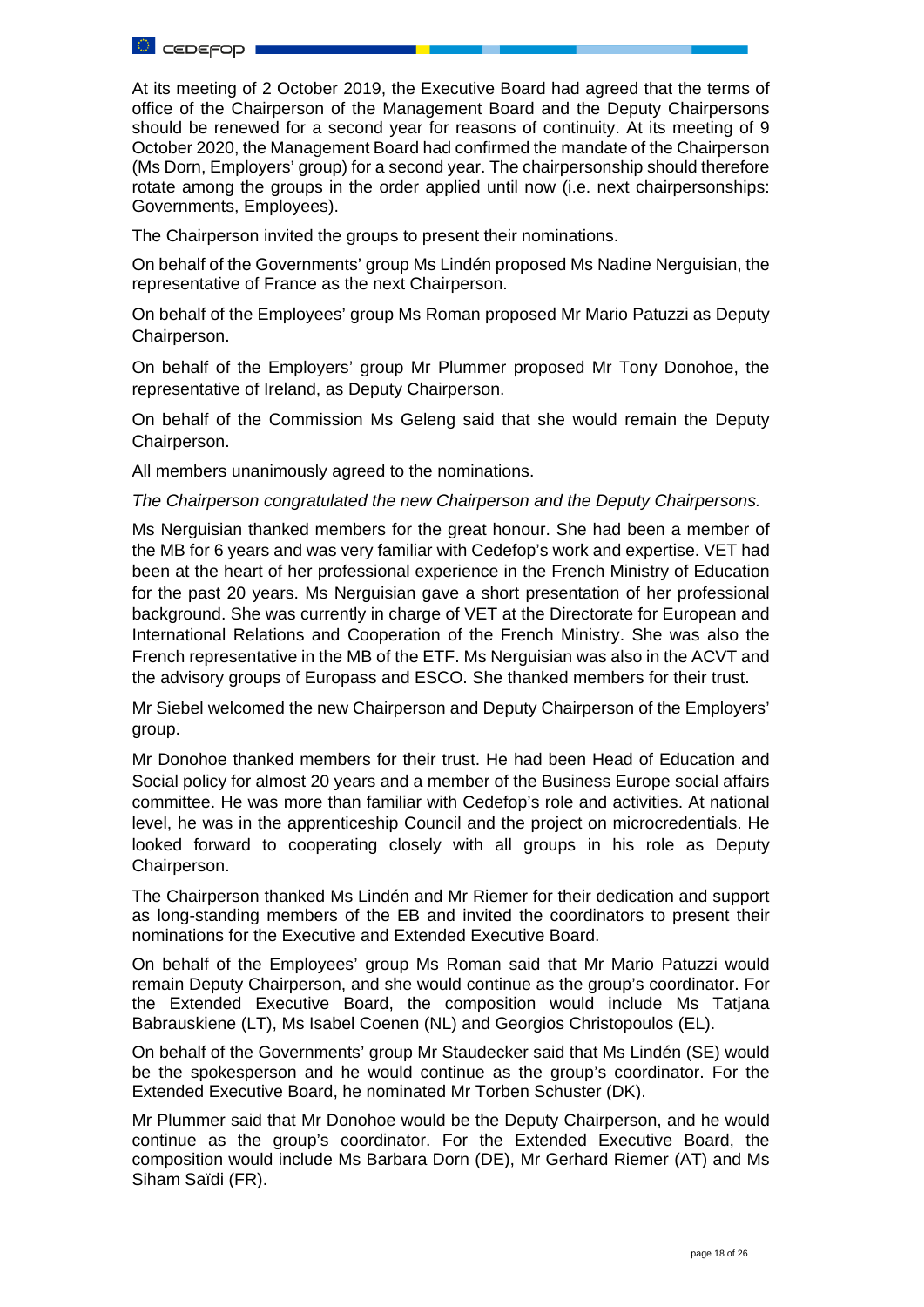

On behalf of the Commission Ms Geleng said that Ms Chiara Riondino would be the second representative from the Commission.

## **(c) Awareness-raising session for Management Board members on antifraud issues** *(information)*

The Chairperson invited the Deputy Director to present the item.

Ms Brugia said that one of the strategic objectives of Cedefop's anti-fraud strategy, adopted by the MB in 2019, was to foster an anti-fraud culture underpinned by high levels of awareness, integrity, impartiality and transparency within the organisation, including the MB members. One of the key actions to reach this strategic objective was to maintain a regular communication channel with the MB through annual awareness-raising sessions. The aim of these sessions was to inform all members about what constitutes fraud, why countering fraud was important and what the MB's role was. Countering fraud was a top EU priority and one of the requirements of the Treaty of the functioning of the EU. According to the Commission's anti-fraud strategy, EU citizens and taxpayers deserved EU institutions that operated with the utmost integrity and spent their contributions to the EU budget in a sound and efficient way. If EU funds were not used for their legitimate purposes, the effectiveness of EU policies would be compromised, and public trust would be undermined. The principle of zero tolerance to fraud applied to all EU institutions. Fraud was defined as a deliberate act of deception with the intent of personal gain or loss for another party. Irregularity was defined as an act non-compliant with EU rules, with a potentially negative impact on EU financial interests but which might be the result of genuine errors. However, if an irregularity was deliberately committed, then this constituted fraud. The Commission's anti-fraud office, OLAF, was the competent authority to decide if an act constituted fraud. Possible reasons to trigger fraud were pressure, opportunity or lack of personal integrity. Cedefop had adopted a wide definition of fraud deriving from the Commission's anti-fraud strategy and also shared with the other EU agencies. According to this definition, fraud covered infringement of the EU financial interests, misbehaviour which might have a reputational impact, and favouritism and collusion. Ms Brugia presented three examples and members took part in a short poll. The results of the poll were discussed. Cedefop was one of the first agencies to establish an anti-fraud strategy in 2014. In 2019 the MB adopted a revised anti-fraud strategy, which derived from the Commission's strategy and was aligned with the Common Approach principles. The strategic objectives of Cedefop's anti-fraud strategy were: (a) to maintain an anti-fraud culture; (b) to strengthen detecting measures, and (c) to focus on mitigating fraud risks. These objectives encompassed all stages of the anti-fraud cycle (prevention, detection, investigation, recovery and sanctions). Cedefop staff, MB members, external experts and consultants were expected to act according to the highest standards of honesty, propriety and integrity. In addition, Cedefop had zero tolerance for fraud, irregularities, impropriety or dishonesty. Internal communication on the anti-fraud strategy was very important but external communication was equally important, as it served to protect the EU reputation and reassured the public of the integrity and sound financial management of the Agency. It could also deter potential fraudsters. The MB and EB members had the responsibility to monitor its implementation and the follow-up of any OLAF findings. In the course of their duty, members might be a potential recipient of whistleblowing. Any staff member suspecting a given act to be fraudulent had the obligation to report in good faith to their immediate superior, or the Executive Director or the Chairperson of the MB or OLAF. If Cedefop or OLAF did not respond within 60 days, the staff member could report to the President of the Parliament, the Council, the Commission, the European Court of Auditors or as a last option to the EU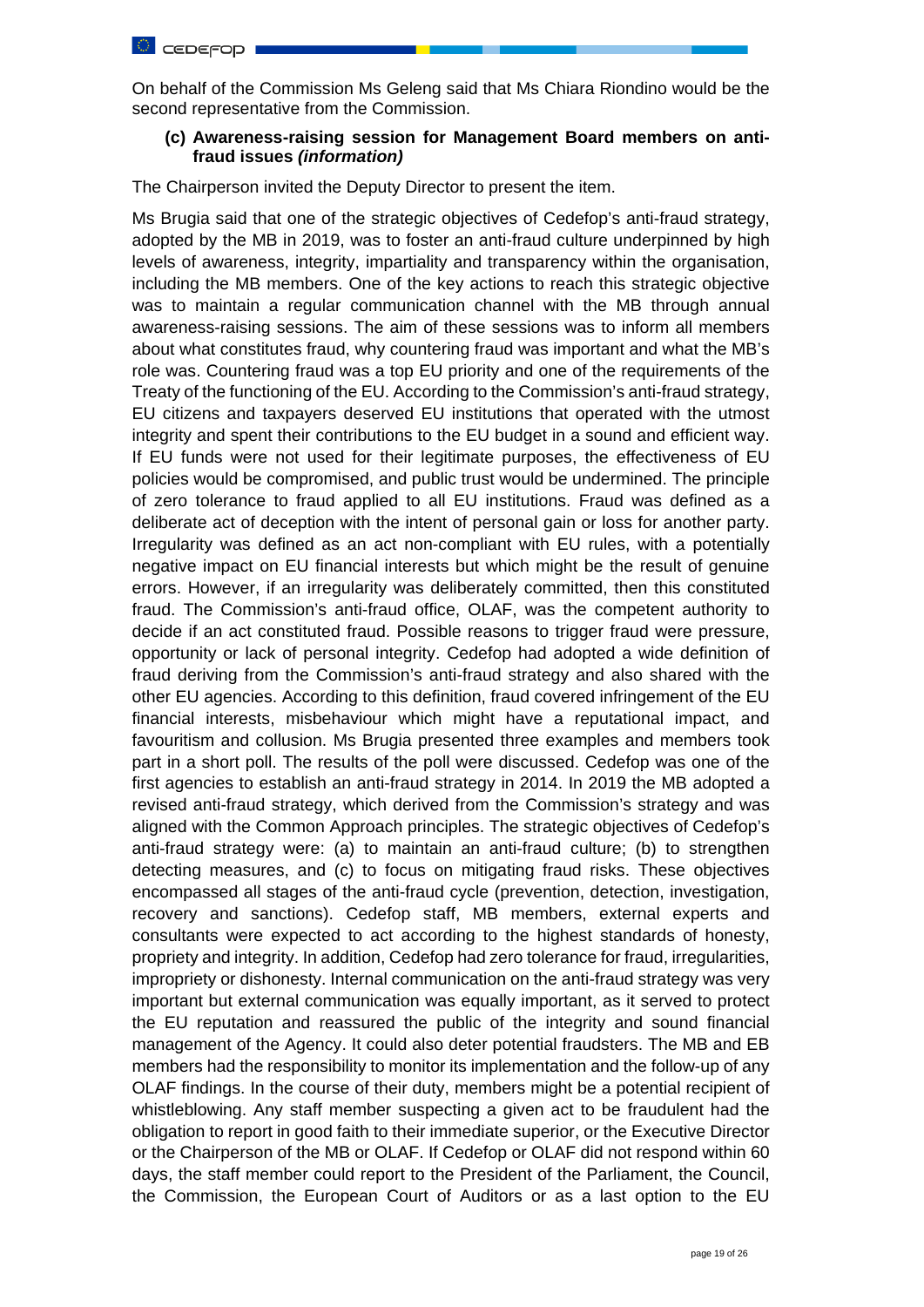

Ombudsman. If MB members were contacted by a staff member, they should ensure that he/she had first used all available channels. If this was not be possible, then the MB members had the obligation to report directly to OLAF. If an MB member suspected fraud, then he/she could seek advice from the Executive Director, or the Internal Control Coordinator (ICC) of Cedefop or report directly to OLAF. Cedefop's ICC coordinated the implementation of the strategy and steered the annual anti-fraud risk assessment. The ICC reported to the Executive Director or directly to OLAF. The ICC also advised staff and management on the prevention of fraud. The ICC team was composed of Ms Brugia, Ms Tine Soerensen-Ballis and Ms Josephine Kiorpelidou.

The Chairperson said that if members were contacted by staff, they should first inform the Chairperson, who had a better overview.

Ms Brugia said that although this was not regulated, it was indeed a good proposal. In any case, it was important for the recipient of the information to transmit it to OLAF.

The Chairperson invited members to comment.

Mr Skiadas said that in his capacity as global certified anti-fraud examiner he congratulated the Deputy Director on her thorough presentation. Cedefop's anti-fraud strategy highlighted the importance of the submission of declarations of interests by MB members. Conflict of interest was one of the main risks regarding fraud. Cedefop should have these declarations in order to mitigate any potential risk. He looked forward to further cooperation on the issue with Cedefop and the revision of the antifraud strategy in 2022.

Ms Lindén welcomed the useful presentation. The group would like to know if Cedefop had faced specific challenges concerning cyber-fraud.

Ms Brugia said that Cedefop conducted an annual risk assessment including ICT security. Until now, no particular actions of mitigation were needed in this field.

Ms Geleng encouraged all members to take due note of this important issue.

*The Chairperson thanked Cedefop's ICC team for the presentation and concluded that members took note of the information.*

## **(d) HR developments – including latest COVID pulse survey** *(information)*

The Chairperson invited the Head of DRS to present the item.

Ms Descy said that Cedefop currently operated in almost the full capacity of its establishment plan, which included 91 posts. By the end of the year it was therefore expected to meet the target of 95% occupancy of the establishment plan. In the context of the HR strategy, management applied a rolling workforce planning exercise, which ensured the allocation of staff to the right post at any given time. Members had received the list of ongoing and planned selection procedures. In 2020, Cedefop adopted its first HR strategy, which grouped activities and projects in three building blocks: (a) talent acquisition; (b) talent development, and (c) staff wellbeing. In the past 2 years efforts had focused on talent acquisition and staff wellbeing. The efficiency and quality of selection procedures had been improved and resulted in very good and diverse recruitments even during the COVID times. The workforce planning focused on skill needs and organisational priorities. In the context of the pandemic, special attention had also given to staff wellbeing. Cedefop had developed an extensive health and psychological wellbeing action plan. The staff engagement survey planned for 2021 had been postponed, as it would not yield comparable results due to the COVID-19 crisis. To measure how staff coped professionally as well as personally in the pandemic, Cedefop had conducted two pulse surveys, one in November 2020 and one in September 2021. The latest survey showed that staff was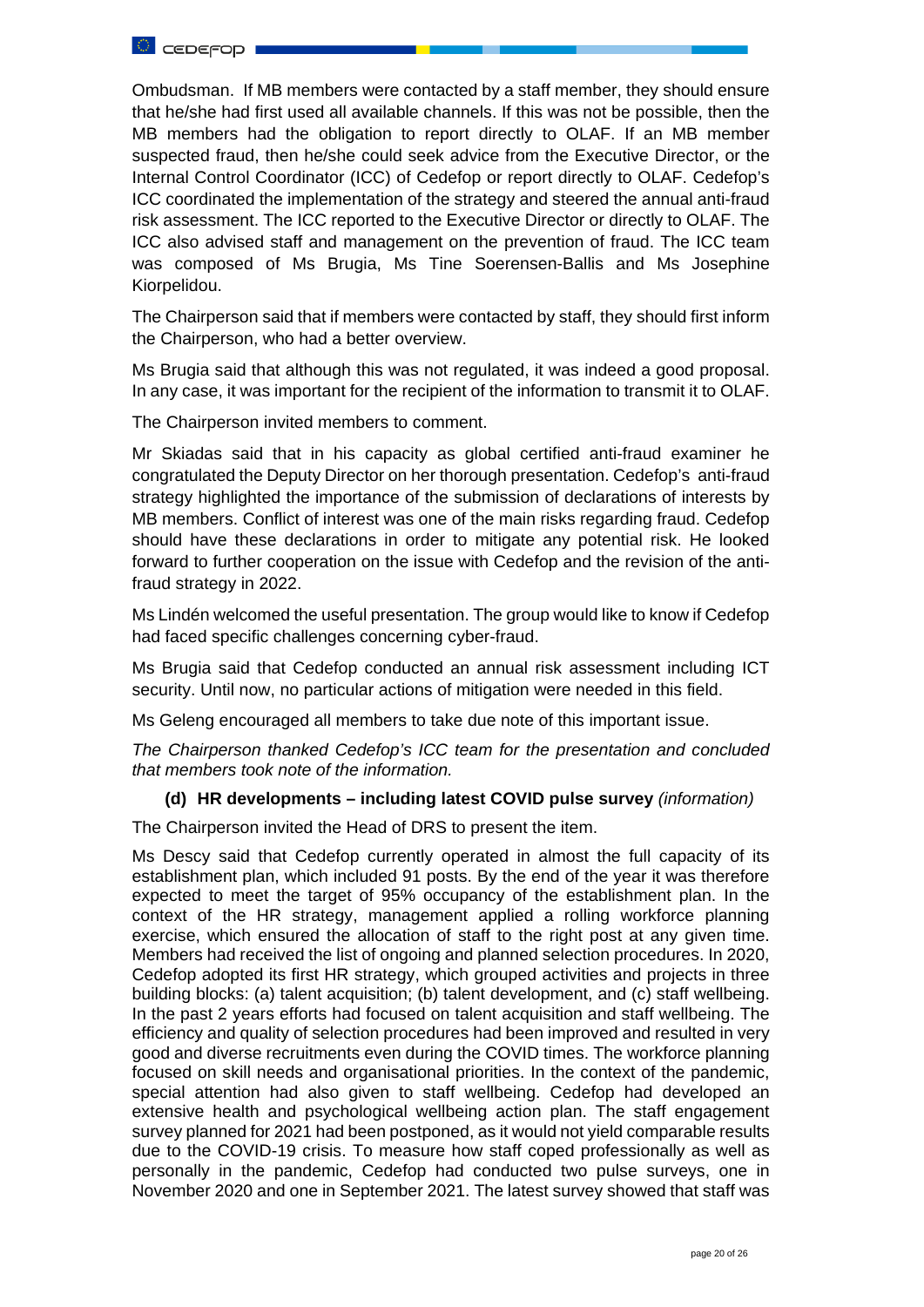

coping well. More than 50% of the respondents had reported that they were still energised, optimistic and motivated. However, the protracted teleworking showed a somehow divided picture. While performance and productivity remained unchanged and staff reported good online interaction with colleagues, it appeared that more and more colleagues missed the in-person informal interactions and the in-person meetings. Some staff had difficulties disconnecting at the end of the day and workload remained an issue. Management was planning a progressive return to the office. In this context, the majority of staff would like to continue in more hybrid forms of work. Concerning the geographical balance of staff, Cedefop had 46% Greek staff. This was expected, as the Agency was located in Greece; however, efforts were being made to improve the attractiveness of Cedefop as an employer. Moreover, staff recruited during the COVID-19 crisis, including in periods when relocation was very difficult, came from a variety of countries.

The Chairperson said that Cedefop had currently 19 different nationalities. This was a good balance, even if the percentage of Greeks was high. The same situation with locals appeared to be the case in other agencies as well. Ms Dorn asked for information on the current conditions for working on site.

Ms Lindén said that the group welcomed the positive results of the pulse survey. It was good to see that more than 70% of staff stayed with Cedefop for more than a decade. This signalled the attractiveness of Cedefop as an employer. However, very few staff members appeared to be under the age of 40. Ms Lindén asked if Cedefop would consider apprenticeships.

Ms Geleng welcomed the efforts to improve the selection procedures. A relatively high number of complaints related to selections had nevertheless been lodged. The Commission had already provided comments on the promotion rates in its 'Opinion on the PD 2022-24'. She commended management for the attention to staff wellbeing. She requested more information on the plans of management in relation to the staff request for hybrid working conditions. More than 10% of staff were above 60. The small percentage of young newcomers appeared to create an age distribution issue. Ms Geleng asked how the loss of expertise in the coming years would be addressed.

Mr Patuzzi thanked Ms Descy for her presentation. The first ever Cedefop HR strategy was a positive development. The group would like to hear the views of Cedefop's Staff Committee.

Mr Plummer said that the Employers' group welcomed the HR strategy of 2020, which had already shown its effectiveness.

Mr Vaughan said that the selection procedure for an internal legal advisor was planned to be launched in October. He asked if this was still on track.

Mr Tanakidis said that it was important to note that all achievements discussed were done by staff. The management took good care of staff in the pandemic and communicated measures efficiently. Teleworking was much appreciated. The Staff Committee (SC) expected issues on trust and participation to be addressed in the next survey. Concerning the geographical balance, in almost all agencies 'locals' were the predominant group. The Staff Committee invited the management to check the situation in other agencies. Greece was not considered a very attractive relocation country and even Greeks faced difficulties. Incentives were needed to attract and keep staff, such as a good Seat Agreement. As in any relationship, the cooperation between the SC and management had its ups and downs and recently there had been some issues, possibly due to the COVID situation and the general pressure this created. He was positive that these issues would be resolved.

Ms Descy said that the establishment plan had 91 post, while Cedefop occupied in total about 120 people, i.e. also including contract agents and national seconded experts. The high proportion of locals was quite common in decentralised agencies. The location of Cedefop at the borders of Europe was a challenge for attracting people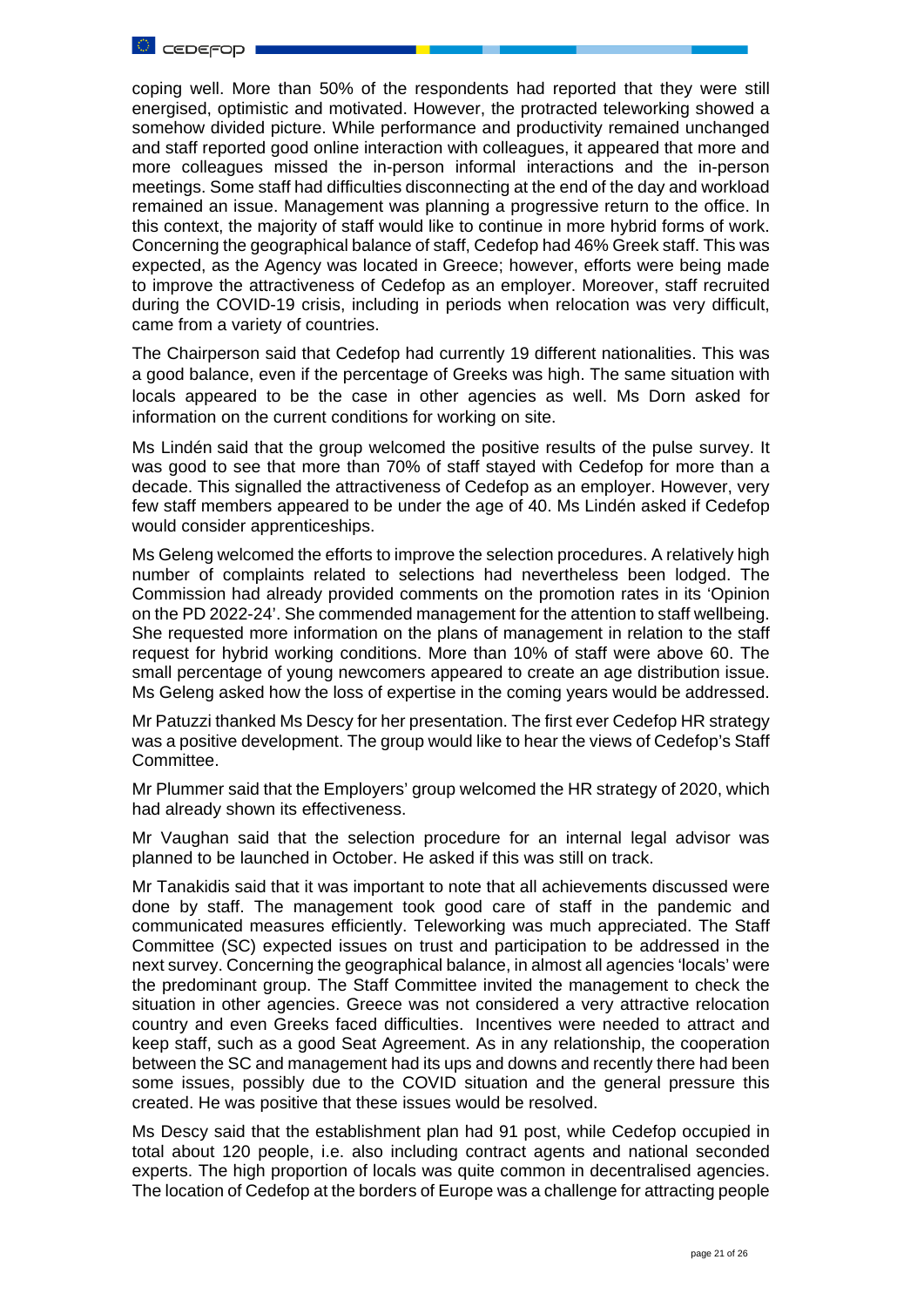

from central and northern Europe. Greek colleagues, however, are not evenly distributed across job functions and tend to occupy administrative posts and assistant posts in the operational departments. The geographical distribution of experts in core business was more diverse. Currently, staff was working under a flexible teleworking regime with two shifts ensuring 50% maximum presence in the office and single office occupation. Work arrangements were made in consultation with the heads of department and in the interest of the service. Progressively staff would be requested to work on site during their shift. However, this would depend on epidemiological indicators and the measures announced by the Greek authorities, as the situation in Greece regarding the pandemic had deteriorated. In the next phase, presence in the office would be required during one's shift but staff would still be able to request teleworking. Cedefop demographics were slowly changing, as staff retired and was replaced by younger recruits. The strategy also focused on knowledge transfer, and measures were taken to ensure overlaps, where possible. Cedefop did not hire apprentices but had a fully-fledged traineeship programme and offered unpaid internships. Indeed, complaints for selections were common but none had been upheld, which proved the compliance and quality of the selection procedures. Concerning promotions, Cedefop tended in the past to have longer careers than the foreseen average careers. In the past years, the number of promotions had increased and Cedefop had moved closer to the average career in all grades. Cedefop follows the developments regarding the new Commission rules on hybrid working. Agencies would like a bit more flexibility than foreseen in the Commission's rules. Post-COVID Cedefop would like to reduce its carbon footprint with fewer missions and hybrid meetings. The selection procedure for a legal advisor was on track. According to the selection planning, the post should be published in November, thus the successful applicant should be offered the post in April 2022.

*The Chairperson concluded that members took note of the information.*

**(e) General implementing provisions** *(if any – decision)*

No presentation.

*Members took note of the information.*

**(f) Transfers of commitment and payment appropriations in 2021**  *(information)*

No presentation.

*Members took note of the information.*

**(g) Annual report of the Chair of Cedefop's Appeals Committee for the year 2020** *(information)*

The Chairperson said that none of the complaints listed in the report had been upheld by the Appeals Committee.

*Members took note of the information.*

10-minute break – back at 11.30 CET

#### **10. ANY OTHER BUSINESS**

**(a) Mode and frequency of Executive and Management Board Meetings post-COVID** *(information/discussion)*

The Chairperson invited the Executive Director to present the item.

Mr Siebel said that although virtual meetings had been successful, after 2 years there was a need for in-person interactions. He hoped that the next MB meeting, which would be the 100th one, could be held in person. The possible scenarios he presented proposed a physical MB meeting every other year. Concerning the EB meetings, the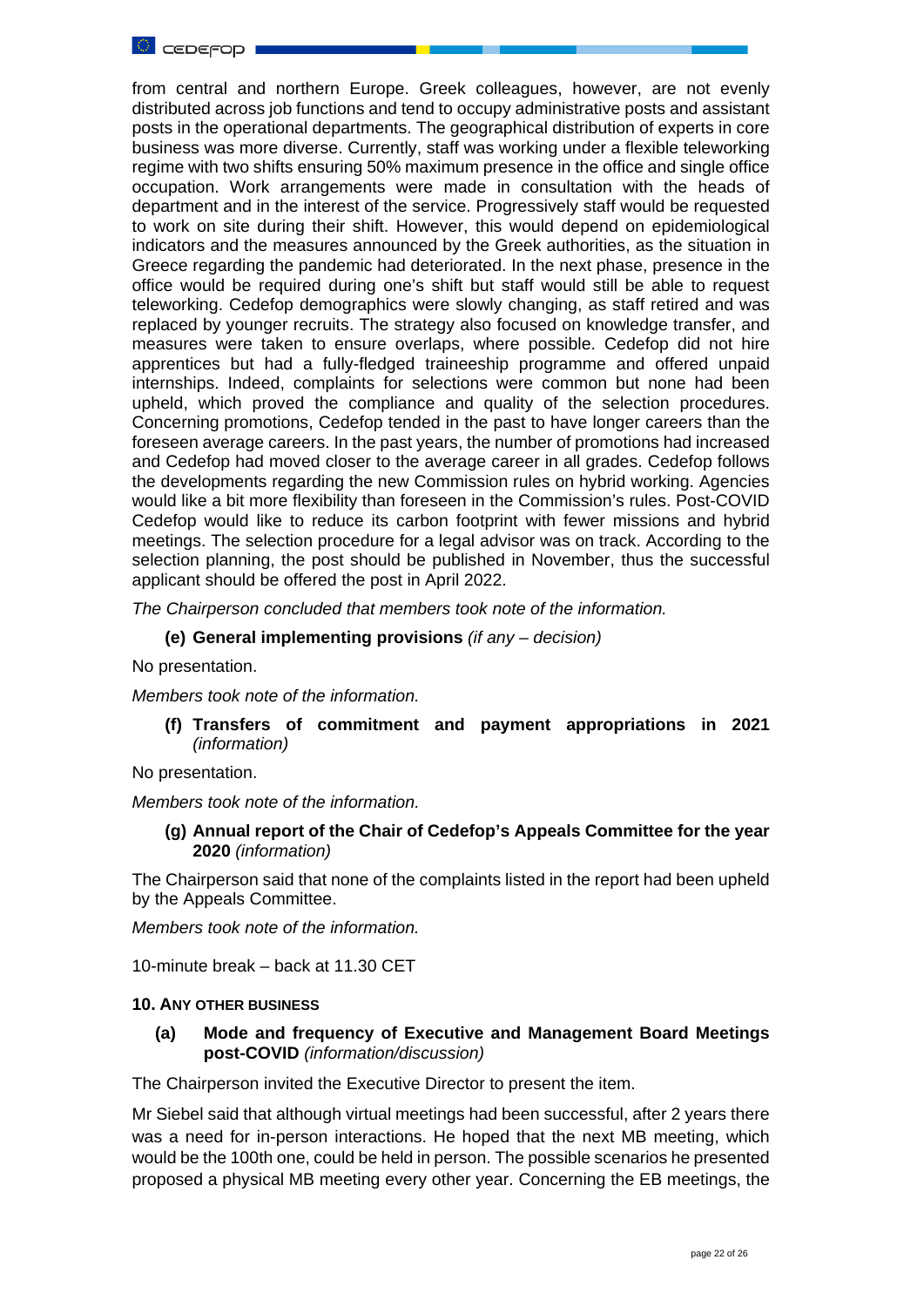

first scenario proposed two physical meetings per year (summer and autumn), while the second scenario proposed one physical meeting, always in the autumn. Apart from money savings, this would also reduce Cedefop's carbon footprint. This was very important as EU institutions were expected to become carbon-neutral by 2030. The final decision on the meeting format was up to the members.

The Chairperson clarified that the need for in-person meetings was not disputed. However, the frequency could be reduced. The MB meeting would take place in person every other year. Concerning the EB physical meetings, two were proposed (in Brussels in the winter and in Thessaloniki in the summer) or only one every autumn in Thessaloniki.

Ms Lindén said that the Governments' group considered that MB meetings should always be in person. It was difficult for members to get involved in virtual meetings. Coming out of the pandemic, meetings should be revitalised. In the past, there were even two MB meetings per year. After these were reduced to one, discussions focused more on administrative issues and less on VET policies. Members were acting as ambassadors for Cedefop. Dynamic, in-person meetings helped networks work better. Practical and structural issues could be discussed in virtual meetings and there was a need to take environmental aspects into account. Concerning the EB meetings, these could take place in person twice a year. The frequency of physical meetings should be reassessed in the future.

Mr Plummer said that for the Employers' group, the climate considerations were greater than the financial ones. The 100th meeting of the MB should be an in-person one. The group agreed to have two physical EB meetings per year, one in Brussels and one in Thessaloniki. The situation should be reassessed after the next MB meeting. The dates for the EB meetings should be confirmed the soonest possible, especially if this involved travelling.

Mr Patuzzi said that the Employees' group strongly supported the yearly in-person MB meetings. An important part of the VET community met every year at Cedefop, both formally and informally. This facilitated sharing and interacting with one another. Physical MB meetings should resume the soonest possible. To allow the participation of more members who might not be able to travel in the future, hybrid meetings should be considered. The group agreed to hold two in-person EB meetings per year, one in Brussels and one in Thessaloniki.

Ms Geleng said that in-person meetings were indeed important. After two consecutive years of online meetings, the next MB should take place physically. However, the carbon footprint of the Agency should be considered. It might be useful to look at the approach of Eurofound and EU-OSHA. Concerning the EB, at least one physical meeting should take place every year. The situation could be reassessed in the next MB meeting.

Mr Siebel said that hybrid meetings should be thoroughly discussed, as they could potentially have complications, i.e. last-minute changes in participation, which would be difficult to handle. In terms of the carbon footprint, Cedefop's mission budget would be drastically reduced in the coming years. In general, more virtual meetings would be the reality in the near future.

The Chairperson said that during the EB meeting of 6 October members proposed to extend the EB meeting of 1 December 2021. She invited the Deputy Director to present the arguments discussed.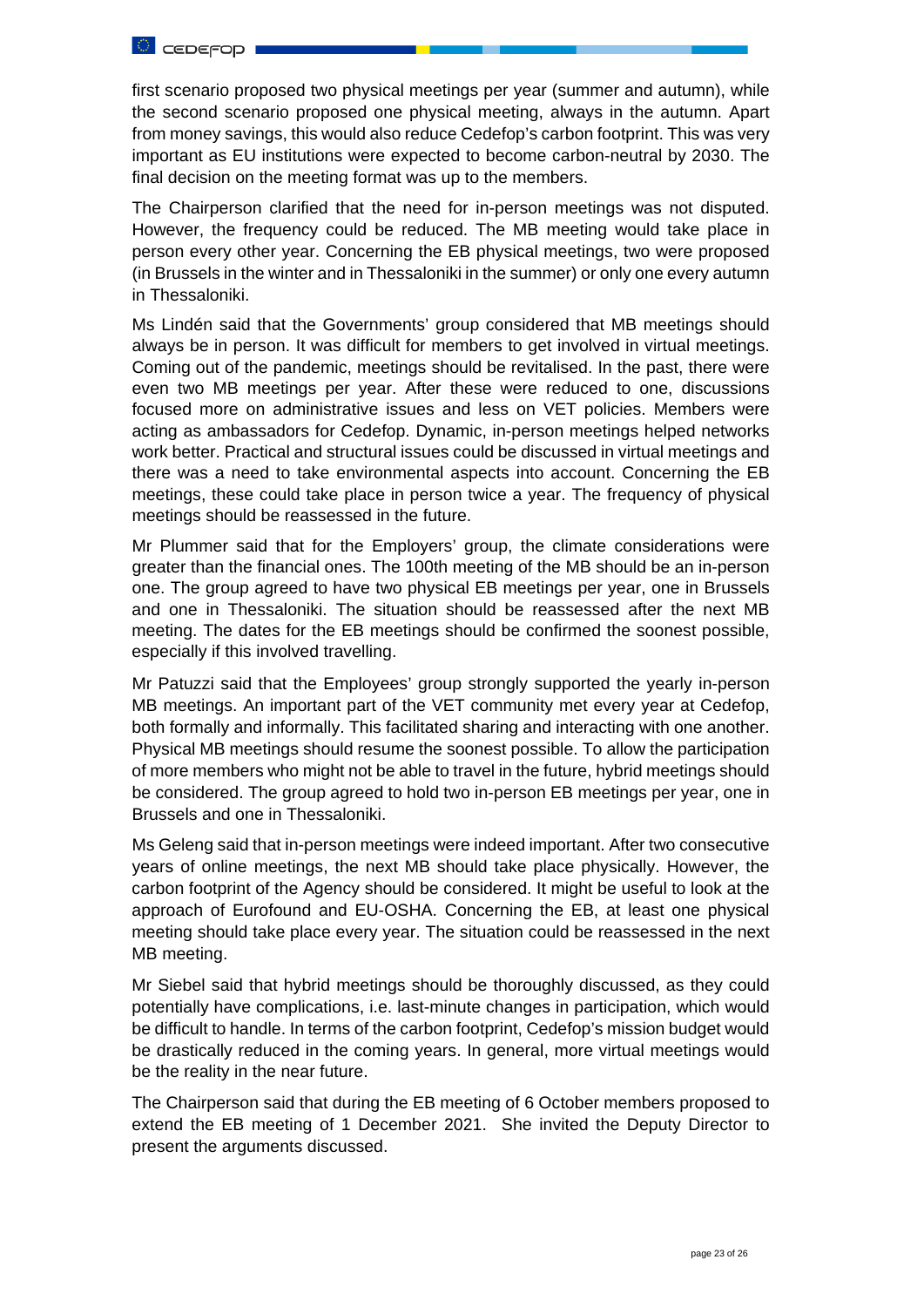

Ms Brugia said that one of the key points on the EB agenda in December would be the first draft PD 2023-25. The discussion of this strategic issue would prepare members for the decision to endorse this draft by written procedure in January 2022.

The Chairperson asked members if they agreed.

No objections were received.

The Chairperson asked the Commission if they could provide a meeting room in Brussels.

Ms Geleng said that in-person meetings were slowly resuming; however, it might not be easy to find a meeting room for an EEB. This should be reassessed closer to the date.

Mr Patuzzi said that it was too soon to resume in-person meetings. For safety reasons, he strongly recommended do so later in the year, by summer 2022.

Mr Plummer agreed that in-person meetings should not resume before summer 2022.

Ms Lindén said that due to the ongoing pandemic the next two EB meetings should be virtual.

*The Chairperson concluded that the next MB meeting would take place as an inperson meeting in Thessaloniki. The EB meeting of 1 December 2021 would be an extended one and would take place virtually. The EB meeting of March 2022 would also take place virtually, and, depending on the pandemic, in-person meetings could resume in summer 2022.* 

# **(b) Dates of Executive Board meetings and Management Board meeting in 2022** *(decision)*

The Chairperson said that the following dates had been discussed and proposed by the Executive Board:

| <b>Dates</b>                                                                                             | <b>Meeting location</b>           |
|----------------------------------------------------------------------------------------------------------|-----------------------------------|
| <b>Executive Board meetings</b><br>- in<br>2022                                                          |                                   |
| Week 8-11 March 2022                                                                                     | Virtual meeting                   |
| Week 27-30 June or 1 July 2022                                                                           | In-person meeting in Thessaloniki |
| 1 or2 December 2022                                                                                      | tbc                               |
| <b>Management Board meeting 2022</b>                                                                     |                                   |
| Thursday and Friday 6 and 7<br>October with an Executive Board<br>meeting on Wednesday 5 October<br>2022 | In-person meeting in Thessaloniki |

All members agreed on the dates for the next MB meeting. A doodle survey would be conducted for the proposed dates of the EB meetings.

*The Chairperson concluded that the next MB meeting would take place in-person in Thessaloniki on 6 and 7 October 2022 with a preceding EB meeting on 5 October. The dates of the next EB meetings would be confirmed in the EEB on 1 December 2021.*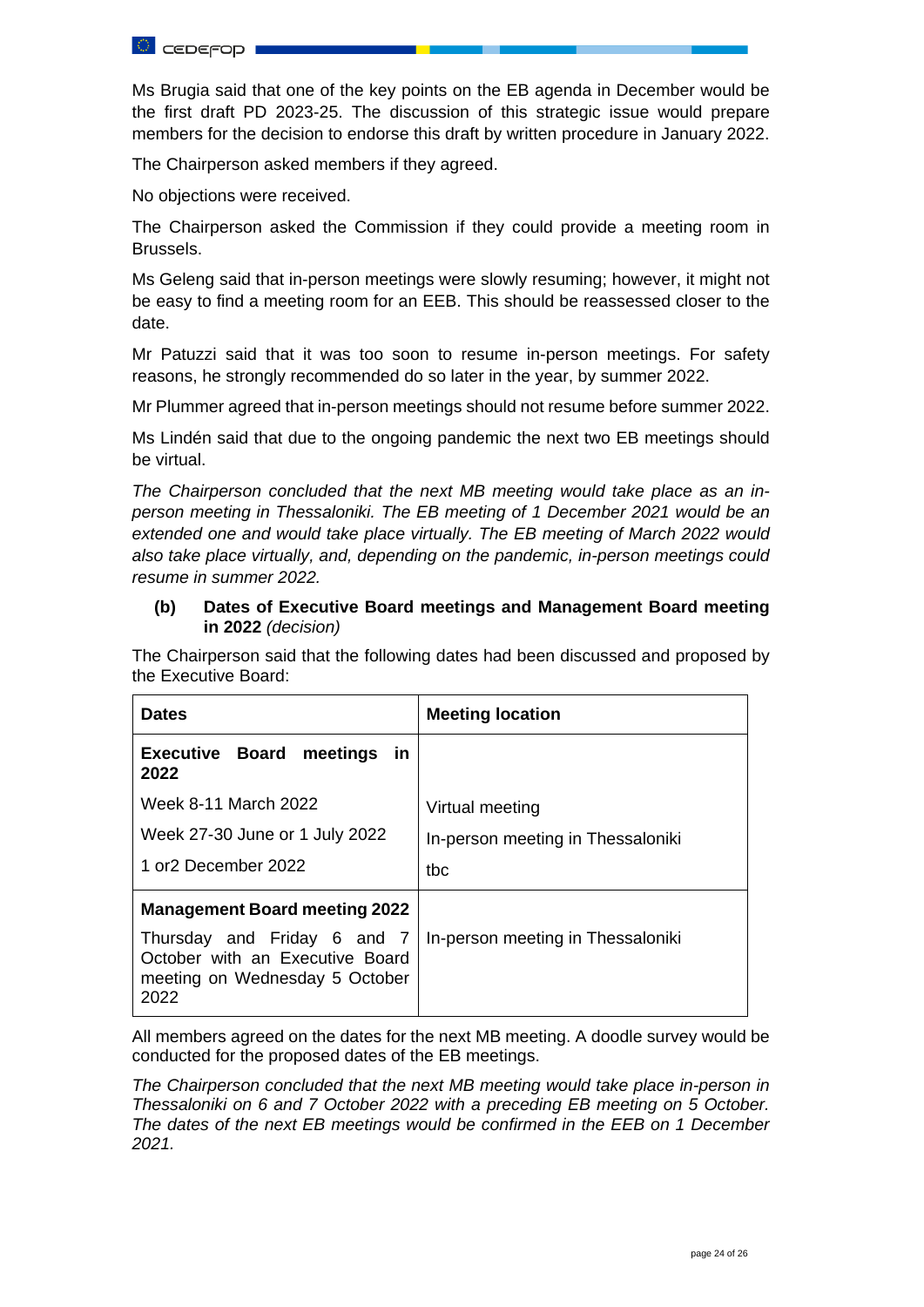# **(c) Update provided by the Commission on the State of the European Union and the ALMA initiative**

Ms Riondino said that the speech of President von der Leyen showed the strong focus of the Commission on the digital and green transition, the recovery and the attention to youth. 2022 was proposed as the Year of European Youth. The initiative was very important, as young people were hit twice in the crisis. As part of this effort, the Commission was launching a new programme called ALMA (Aim, Learn, Master, Achieve). This would help young people, who were not in employment, education or training find their way into the job market. The Erasmus+ experience has proved that travelling and studying abroad is very beneficial. ALMA would give young people an opportunity to acquire brief work experience in another EU country. It would help them develop not only professional but also life skills and confidence. ALMA was in line with the EU Pillar of Social Rights, the commitment to tackle inequalities and offer support to employment (principle No 4), especially for disadvantaged young people. ALMA would be implemented through the European Social Fund+ (ESF+). The estimated budget for the first year would be EUR 15 million. It complemented student mobility and the actions of the EU Solidarity Corps. More information on this initiative, which was still in early stages, would follow in due time.

The Chairperson said that some questions had already been raised in the EB meeting on 6 October concerning the details of this initiative, i.e. the financial support.

Ms Geleng said that the initiative would be funded by ESF+. ALMA was built on existing experience at transnational level, called 'integration through exchange'. Several Member States worked on this scheme together. In designing ALMA, the Commission would take into account the criteria set out in the European quality framework for traineeships.

*The Chairperson concluded that members took note of information.* 

## **(d) Updated information on Cedefop's building** *(information)*

The Chairperson invited the Head of DRS to present the item.

Ms Descy said that Cedefop was the owner of the building, which was built with EU funds on a piece of land donated by the American Farm School of Thessaloniki. The works started in 1998 and the building was finalised in 1999. The works were overseen by a Greek company. A few years after the building started operating, some cracks were discovered. It became apparent that severe restoration was required for safety reasons. The restoration was funded by the Greek Government and carried out by the company Egnatia Odos. The works were concluded in 2015. In 2017, Egnatia Odos delivered a report confirming that the main building was safe. However, caution should be given to building block 4, where the conference rooms are. Monitoring was required and, therefore, Cedefop installed monitoring equipment and regularly sent the measurements to Egnatia Odos. In February 2021, the company announced that they would stop providing their monitoring services in September 2021. Cedefop contacted the Greek Government but so far, no response had been received. In the meantime, the Executive Director decided not to use the conference rooms. Ms Descy said that Cedefop would like the members' support to approach the Greek Government in order to obtain a renewed commitment regarding the continuous monitoring of the building. More specifically, she asked the Chairperson and Deputy Chairperson from the Commission to send a joint letter to the Greek Government.

Ms Geleng and Ms Nerguisian agreed with the proposed way forward.

*The Chairperson concluded that the next Chairperson and the Deputy Chairperson of the Commission would send a joint letter to the Greek Ministry of Infrastructure asking the Greek authorities to provide a solution for the future monitoring of the building.*